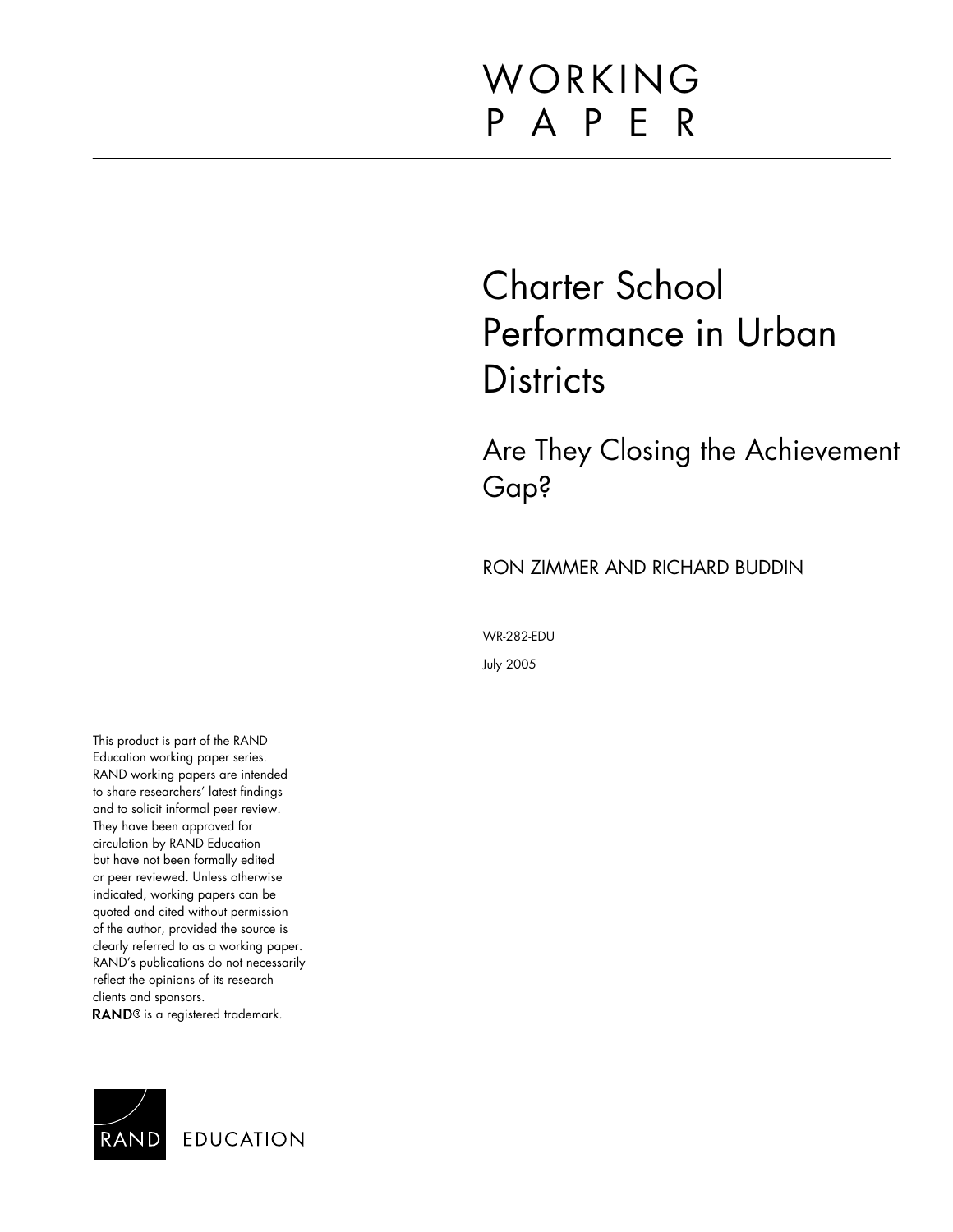# **Charter School Performance in Urban Districts**

**Ron Zimmer Richard Buddin Policy Analyst Senior Economist** RAND<br>
P: 412-683-2300 x 4601<br>
P: 310-F: 412-683-2800

Senior Economist P: 310-393-0411 x 7875<br>F: 31-393-4818 rzimmer@rand.org Richard\_Buddin@rand.org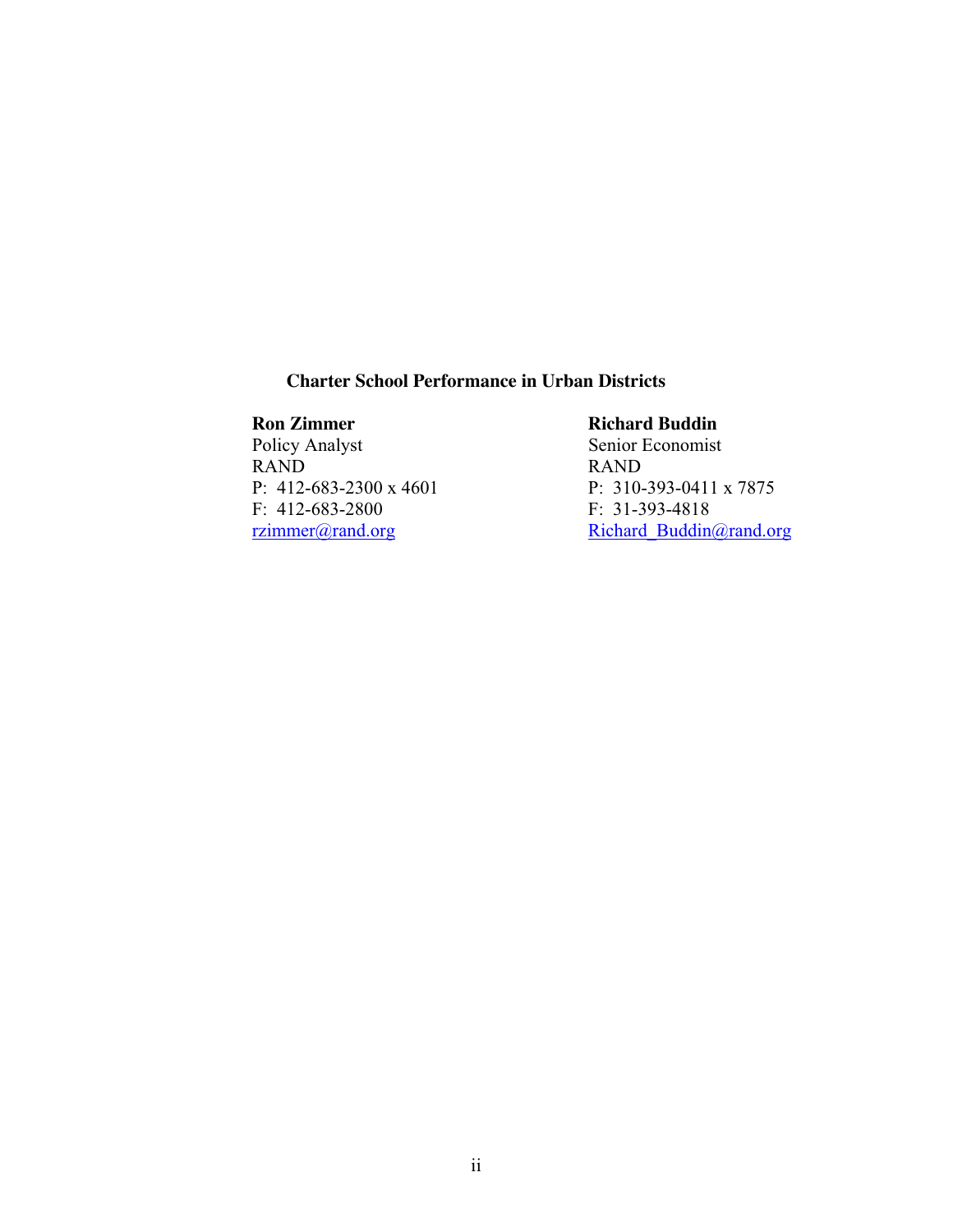## **Charter School Performance in Urban Districts**

#### Abstract

In the national effort to improve educational achievement, urban districts offer the greatest challenge as they often serve the most disadvantaged students. Many urban leaders, including mayors and school district superintendents, have initiated charter schools, which are publicly supported, autonomously operated schools of choice, as a mechanism of improving learning for these disadvantaged students. In this analysis, we examine the effect charter schools are having on student achievement generally, and on different demographic groups, in two major urban districts in California. The results show that achievement scores in charters are keeping pace, but not exceeding those in traditional public schools. The findings also show that the charter effect does not vary systematically with the race/ethnicity or English proficiency status of students.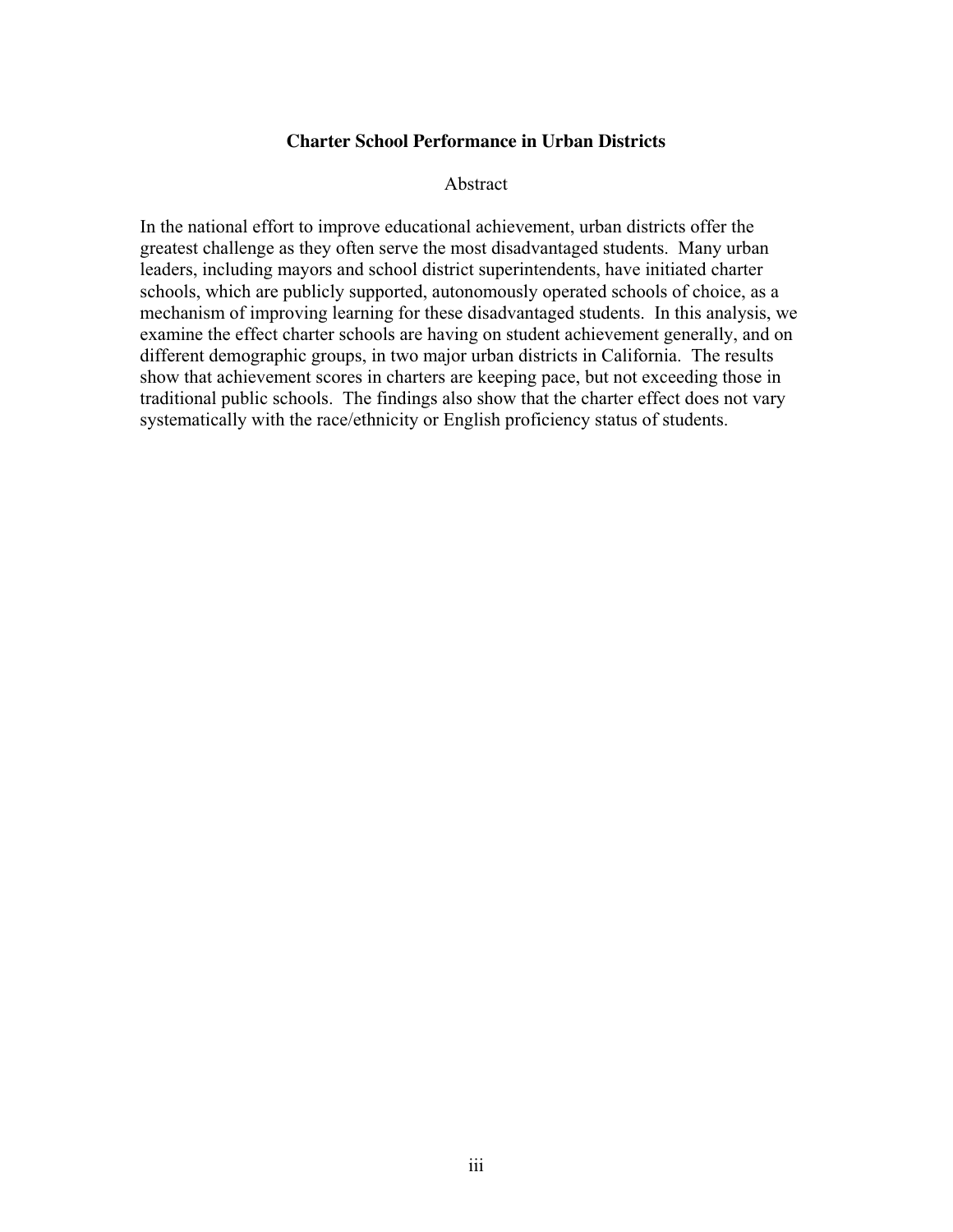### **INTRODUCTION**

In the national drive to improve school learning, urban school districts pose some of the greatest challenges. These districts serve the vast majority of poor, minority, and immigrant children in the country. As various achievement indicators have begun to creep upward for the nation as a whole, poor and minority students have largely been bypassed, and early gains in reducing achievement gaps have not been maintained (Hess [19]). Achievement levels are low in urban districts, even when controlling for their level of poverty (Education Week [8]).

While a number of curriculum, professional development, and leadership reforms have been instituted to address the challenges in urban districts across the country, some reformers, including mayors of some of the largest cities, are looking to charter schools as a mechanism of fundamental change for improving student achievement. Charter schools, which are publicly supported, autonomously operated schools of choice, now educate a significant portion of many of the major urban school districts' students including Cincinnati, Columbus, Dayton, Detroit, Los Angeles, Kansas City, Milwaukee, Phoenix, San Diego, and Washington. In addition, initiatives are in place to expand the role of charter schools in other major urban districts including Chicago, New York, and Indianapolis (Hendrie [18]).

Recent analyses have examined the statewide performance of charter schools in Arizona, California, Michigan, North Carolina, and Texas. However, there is little research on the performance of charter schools in urban environments or on the effects of charter schools on students disaggregated by various demographic characteristics, including race/ethnicity.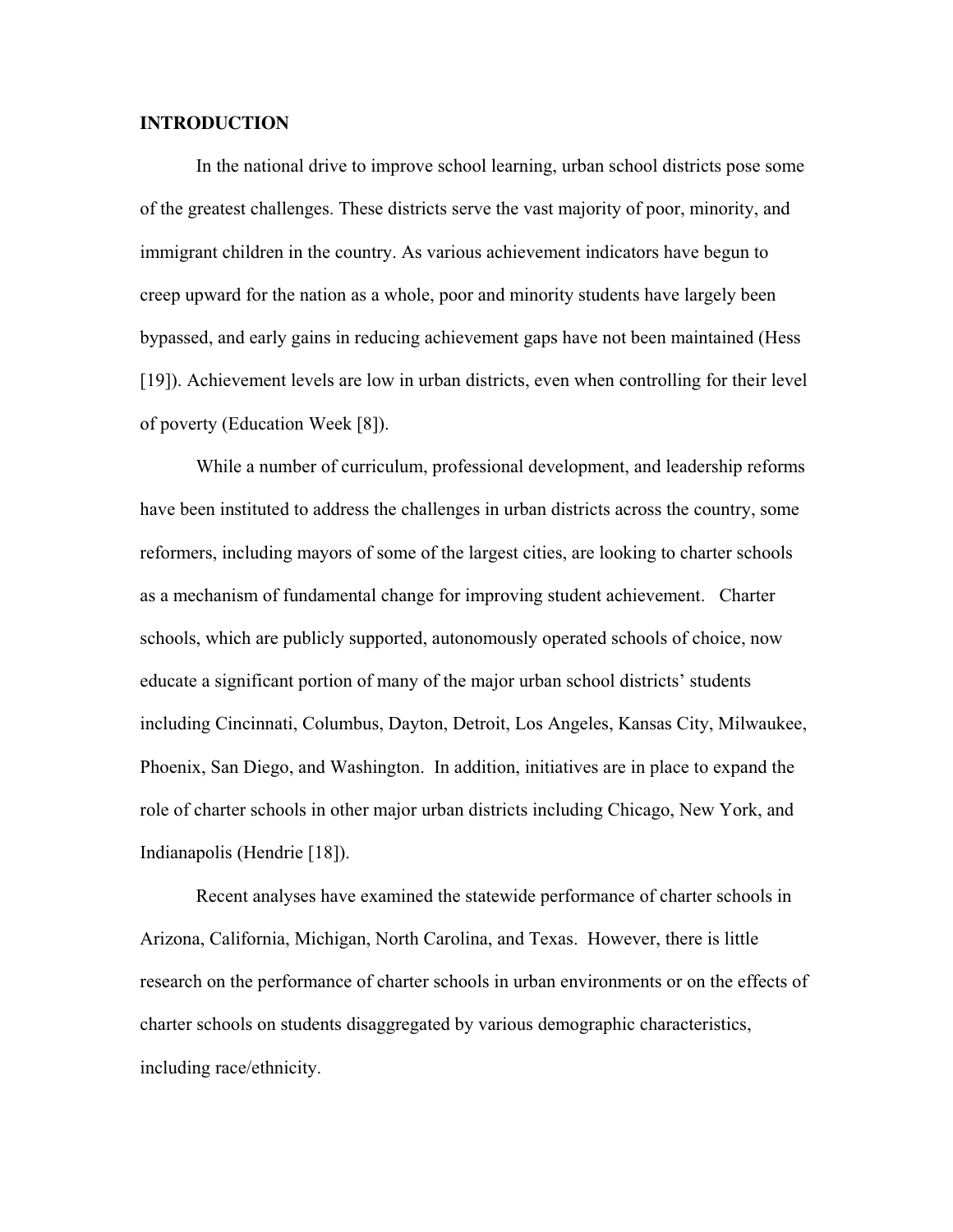In this paper, we examine the performance of charter schools in the nation's  $2<sup>nd</sup>$ and 15<sup>th</sup> largest school districts, Los Angeles Unified School District and San Diego Unified School Districts—both for all students in these charter schools and for students grouped by limited English proficiency status and race/ethnicity. Currently, Los Angeles has 49 charter schools, enrolling over 25,000 students, while San Diego has 21 charter schools enrolling over 9,000 students.<sup>1</sup> These charter schools often serve a disproportionate share of minority students and advocates hope to reduce the prevailing achievement gap between minority and non-minority students. This paper uses studentlevel data to examine the progress charter schools are making in achieving this objective.

## **PAST RESEARCH**

Since its inception in 1991, the charter school movement has seen tremendous growth as 40 states and the District of Columbia have passed charter school laws. There are now over 3,400 charter schools enrolling nearly 1 million students nationwide (Vanourek [33]). As the charter school movement has grown, rhetoric from advocates and opponents has dominated the debate. Supporters hope that charter schools will be able to cut through red tape and offer innovative and effective educational programs, provide new options to families (especially low-income and minority families), and promote healthy competition for traditional public schools (Kolderie [23], Finn et al. [11], Nathan [26] [27]). Opponents argue that charter schools are no more effective than traditional public schools, that they may exacerbate racial segregation, that they create fiscal strains for school districts, and that too many of them are fly-by-night operations (Wells et al. [34], Fiske and Ladd [10], Lacireno-Paquet et al. [24]).

<sup>1</sup> http://www.ed-data.k12.ca.us/profile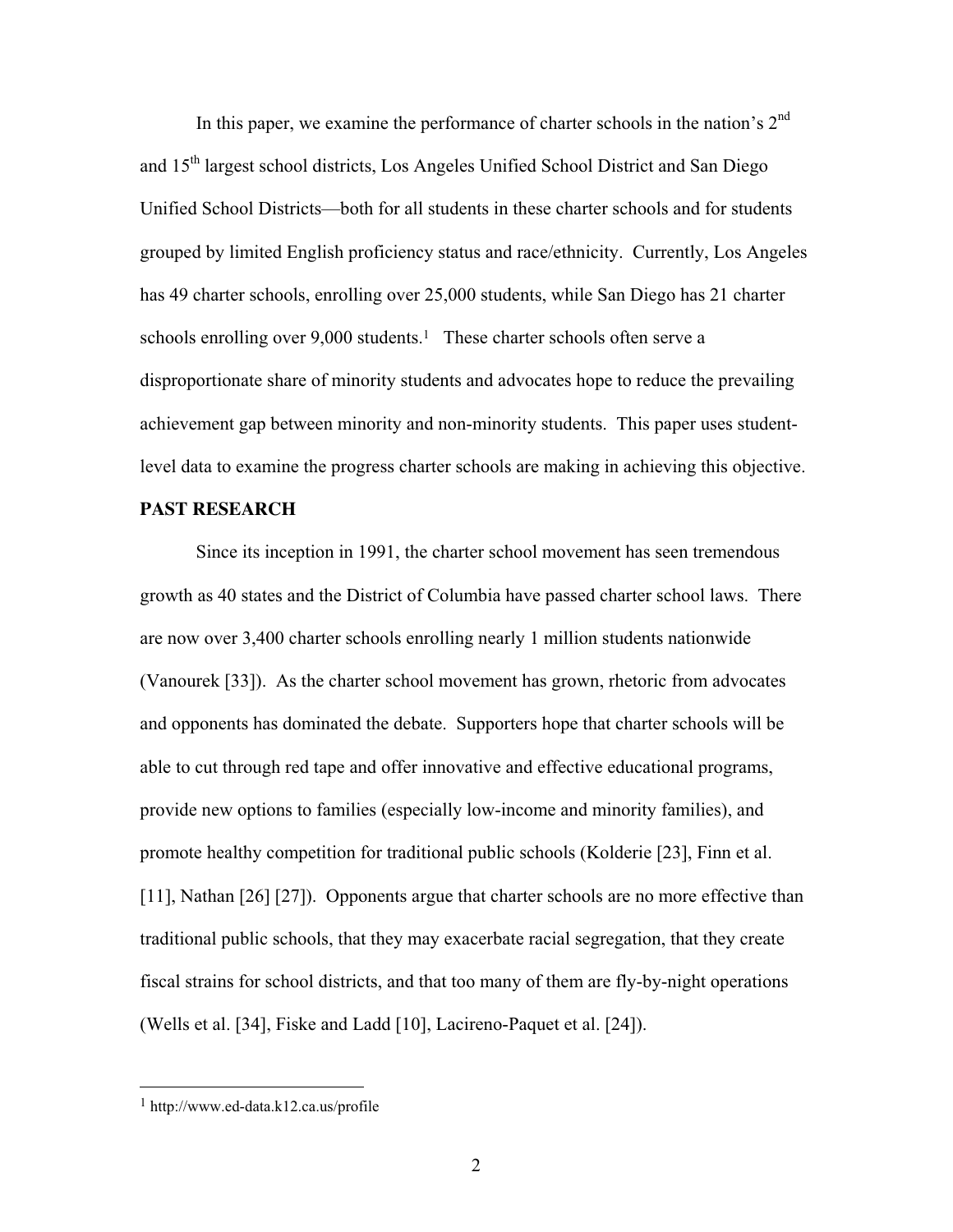Only recently have researchers been able to provide any quantifiable results. While some of this research has relied upon school-level data (Miron, Nelson, and Risley [25], Rogossa [30], Greene, Forester, and Winters [12]) or point in time data of a crosssection of charter and traditional public schools (AFT [1], Hoxby [21]), the most reliable results have used student-level data. A key weakness of a school-level analysis is the high degree of aggregation, which masks changes over time in the school's population of students, and variation of performance across different subjects and grades. In essence, school-level data may not pick up the nuances of school characteristics and can only provide an incomplete picture of why outcomes vary across schools. Similarly, point in time data, even if it is student-level, do not account for the amount of time spent in different schools and factor out the various non-school forces at work. Dealing with this methodological problem is challenging under any circumstances, and it is especially problematic in evaluating charter schools, where students are likely to differ from those in traditional public schools simply because they have chosen to attend charter schools. These differences between choosing and non-choosing students may be related to achievement in positive or negative ways, thereby producing "selection bias" in comparing achievement in charter schools and traditional public schools.

One way of dealing with selection bias is to collect longitudinal student-level data. Longitudinal designs minimize the problem of selection bias by examining the academic gains made by individual students over time, factoring out students' baseline achievement levels. Moreover, they permit "within-student" comparisons of achievement gains, examining changes in the achievement trajectories of individual students who move from traditional public schools to charter schools, or vice versa.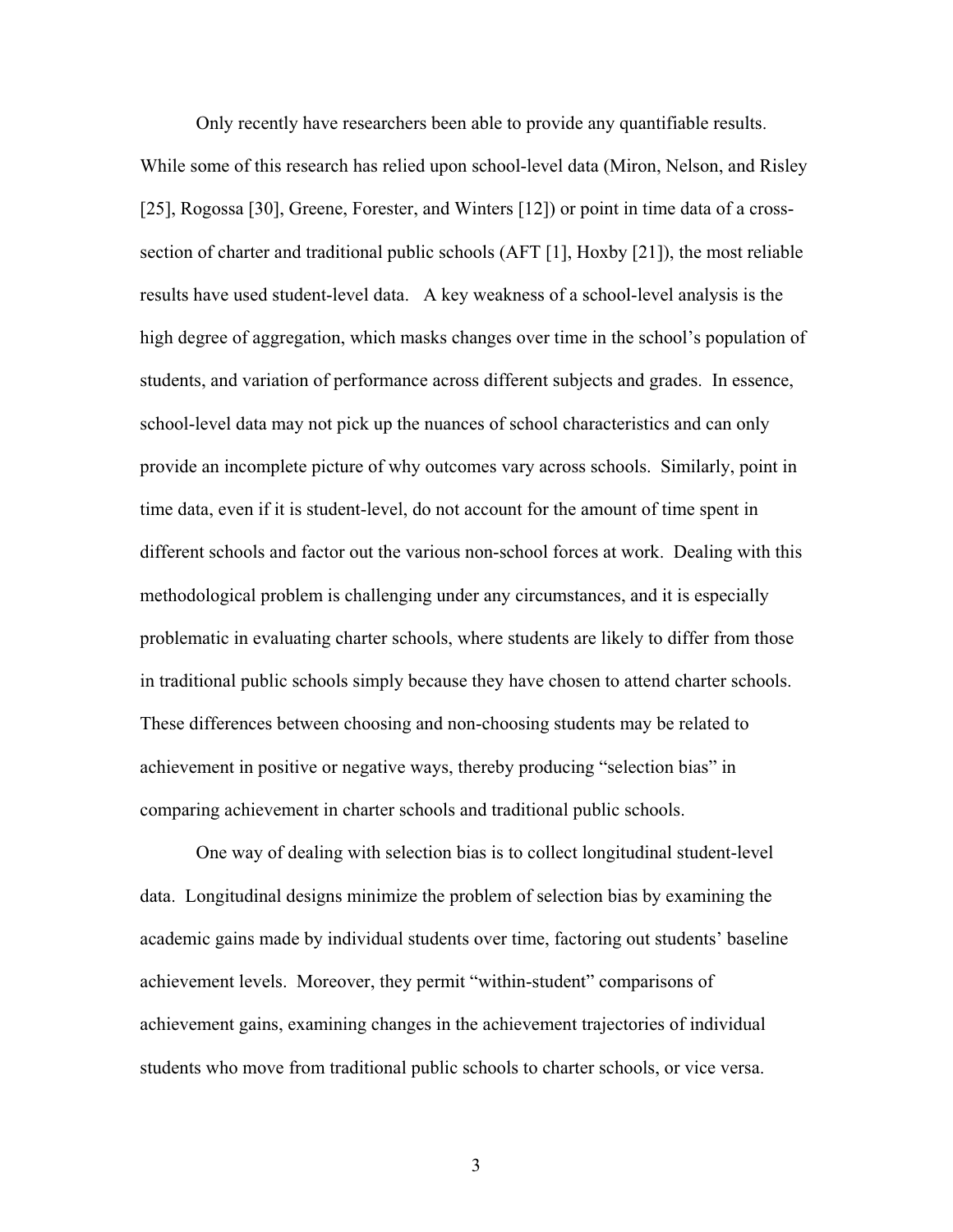Longitudinal, panel data sets for individual students have been used in state-level studies of charter schools, including studies by Solmon et al. [32] in Arizona, Bifulco and Ladd [4] in North Carolina, Sass [31] in Florida, Gronberg and Jansen [13], Hanushek, Kain, and Rivkin [15] and Booker, et al. [5], (separately) in Texas, and Zimmer et al. [36] in California.2 These studies, however, have not yet converged to produce a clear and consistent finding about the academic effectiveness of charter schools. Furthermore, these studies have focused on statewide charter performance and have not focused on urban environments or the performance of charter students by demographic characteristics.

One notable exception to these statewide analyses is Hoxby and Rockoff's [22] examination of three charter schools in Chicago, which provided some evidence that charter students outperform non-charter students. Their analysis capitalized on the fact that these schools are oversubscribed and used a lottery mechanism to admit students. Presumably the lottery winners and losers are similar in every way except admission into these schools. Tracking performance of both sets of students then creates an unbiased perspective of performance. However, Hoxby and Rockoff's study has one major drawback. While it provides the best possible evaluation for those schools included in the evaluation, it may have limited implications for those schools that do not have wait lists. In fact, you would expect schools with wait lists to be the best schools, and it would be surprising if they had the same results as charter schools without wait lists.

Also worthy of note is a more recent paper by Bifulco and Ladd [4] in which they examine the effect charter schools in North Carolina have on the distribution and

 $2$  Others have examined statewide charter performance using non-longitudinally linked student-level data including Bettinger [2] in Michigan and Buddin and Zimmer [6] in California.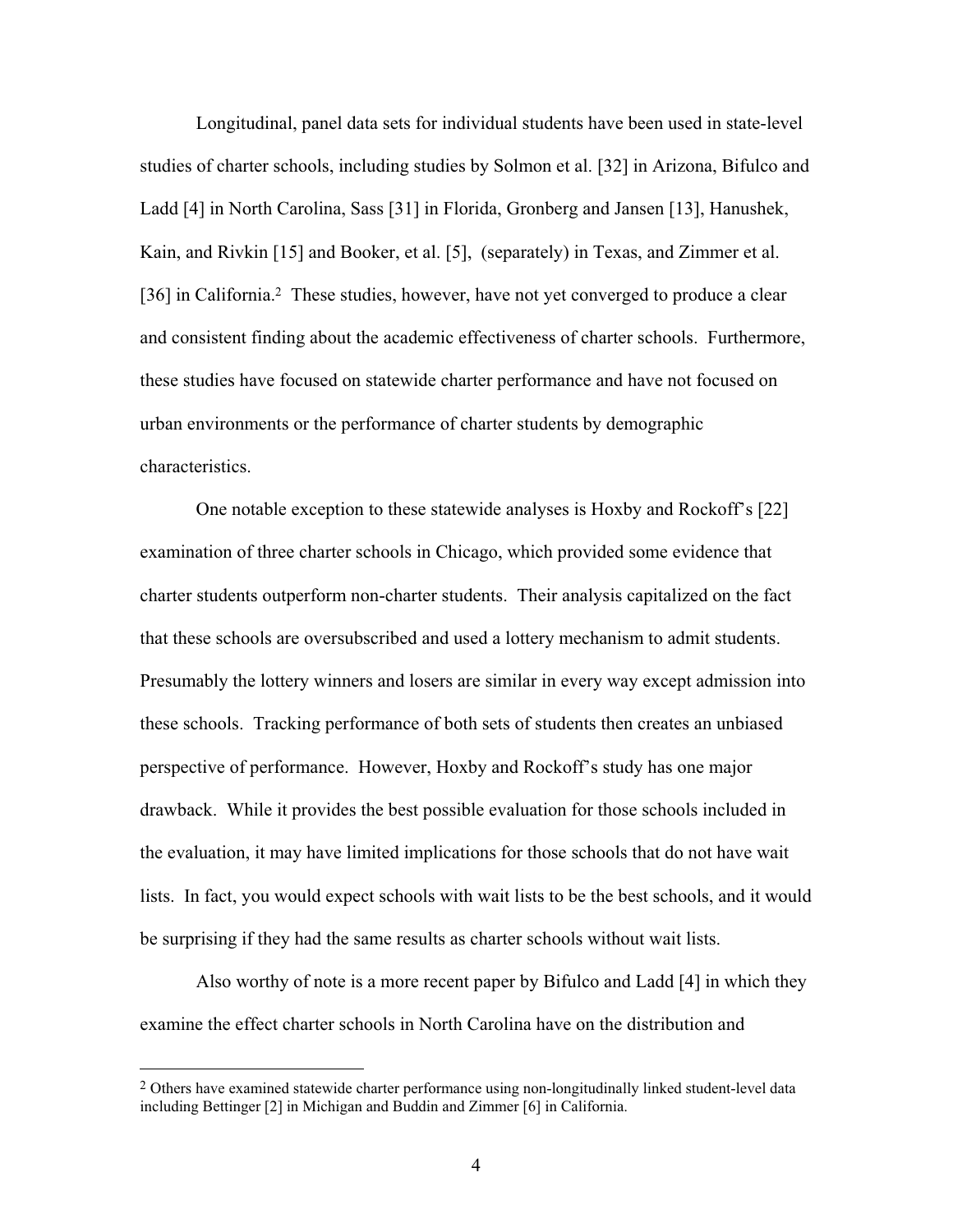achievement of students by race. Again, using a longitudinal student-level data set, the authors find that charter schools lead to greater segregation by race and that charter schools have a negative effect on the performance of both black and white students, but the effect for blacks is substantially larger than the effect for whites. They attribute these large negative effects for blacks to the segregation of blacks into charter schools.

In our analysis, we will build on the work of Bifulco and Ladd as well as others as we examine the performance of charter schools for students of different demographic characteristics, using longitudinally linked student level data in two major urban districts of Los Angeles and San Diego. Given the chronic challenge of reducing achievement gaps for disadvantaged students in urban environments, our results have strong implications for policymakers and educators.

#### **DATA**

Los Angeles Unified School District and San Diego Unified School District provided student-level data, which includes student performance on the Stanford 9 achievement test in reading and mathematics as well as information on students' grade, gender, ethnicity, English skills, and an indicator variable for whether they attend a charter school or not in each of the years under study.<sup>3</sup> In total, the data set includes 2,592,518 student-year observations from Los Angeles and 442,532 student-year observations from San Diego from 1997-98 through 2001-02 school years. Of these observations, 81,297 are student-year observations in charter schools in Los Angeles and 22,880 are student-year observations in charter schools in San Diego.

<sup>3</sup> In the 2002-03 school year, California switched to a new test making the 1997-98 through 2001-02 years the longest consecutive years with a consistent test that we could use.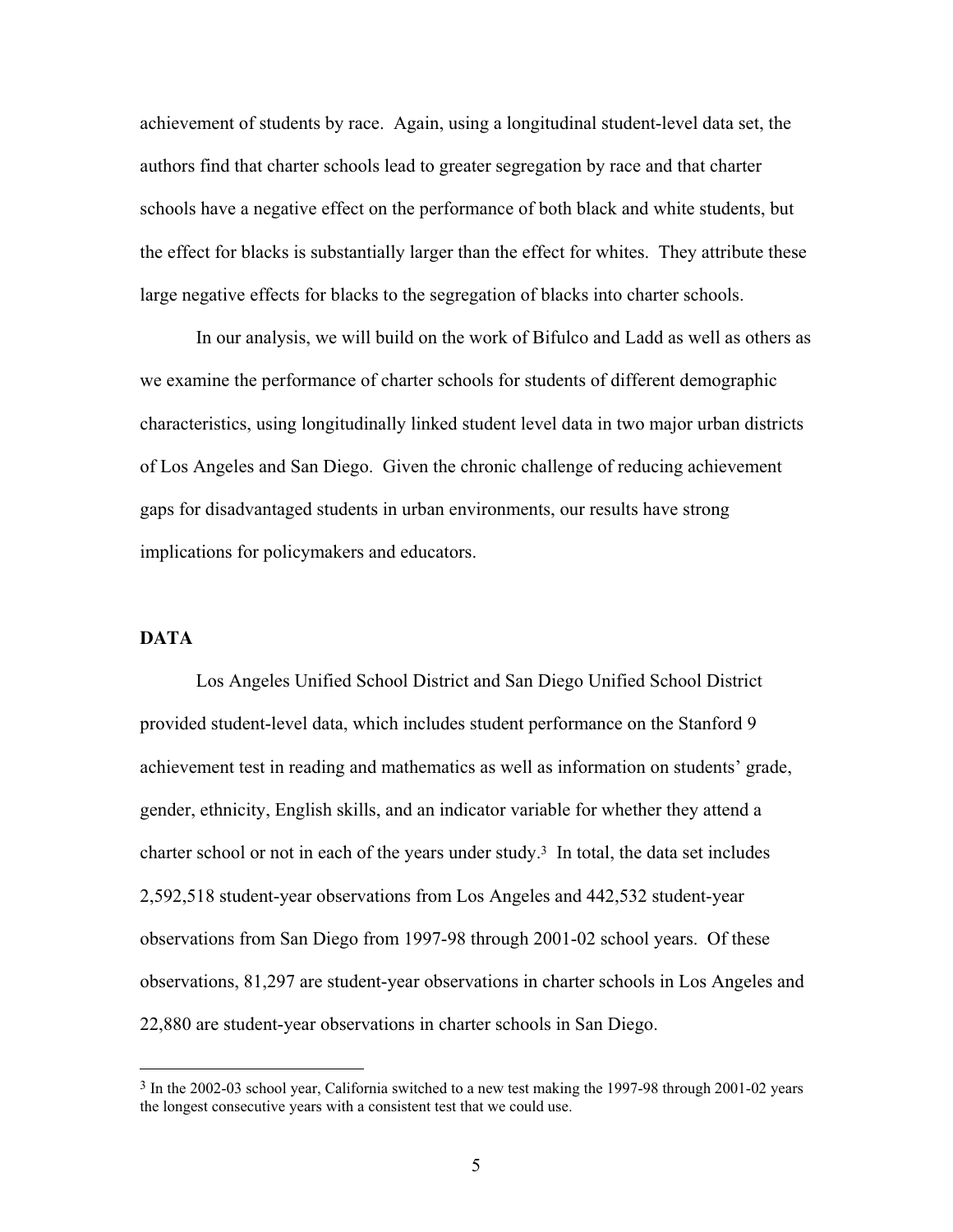We carried out separate analyses for elementary and secondary students in the Los Angeles and San Diego districts. The analyses are separated by district to allow for the possibility of different charter effects in the two settings. In addition, the size differences between the districts meant that the large, Los Angeles district would inherently dominate pooled results. In both districts, students are typically in self-contained classrooms (a single teacher throughout the day) up to the  $6<sup>th</sup>$  grade. Students in grades 6 through 8 and 9 through 12 are generally enrolled in middle and high schools, respectively, and are taught by a variety of teachers through the day. These structural differences in the learning environment suggest that the charter effect might differ between elementary and secondary schools.

Table 1 shows the enrollment patterns for traditional public and charter schools in Los Angeles and San Diego.<sup>4</sup> The table shows that charter students are a relatively small share of enrollment in both districts—about four and two percent of elementary and secondary students, respectively, in Los Angeles compared to about two and eight percent of elementary and secondary students in San Diego.

Table 1 also shows that the race/ethnic mix of charter enrollments differs somewhat from that of traditional public schools in the district. In Los Angeles, Hispanics are underrepresented in both elementary and secondary school charters. Hispanics comprise 73 and 69 percent of traditional elementary and secondary enrollments, respectively, in Los Angeles, but they make up only 44 and 23 percent of charter elementary and secondary enrollments, respectively. In San Diego, Hispanics are underrepresented in elementary charters (39 percent of traditional and 35 percent of

<sup>4</sup>The tabulations in Table 1 are based on students that are given state-mandated student achievement tests. The tests are given in grades 2 through 11, so these tabulations do not include students in kindergarten, grade 1, or grade 12.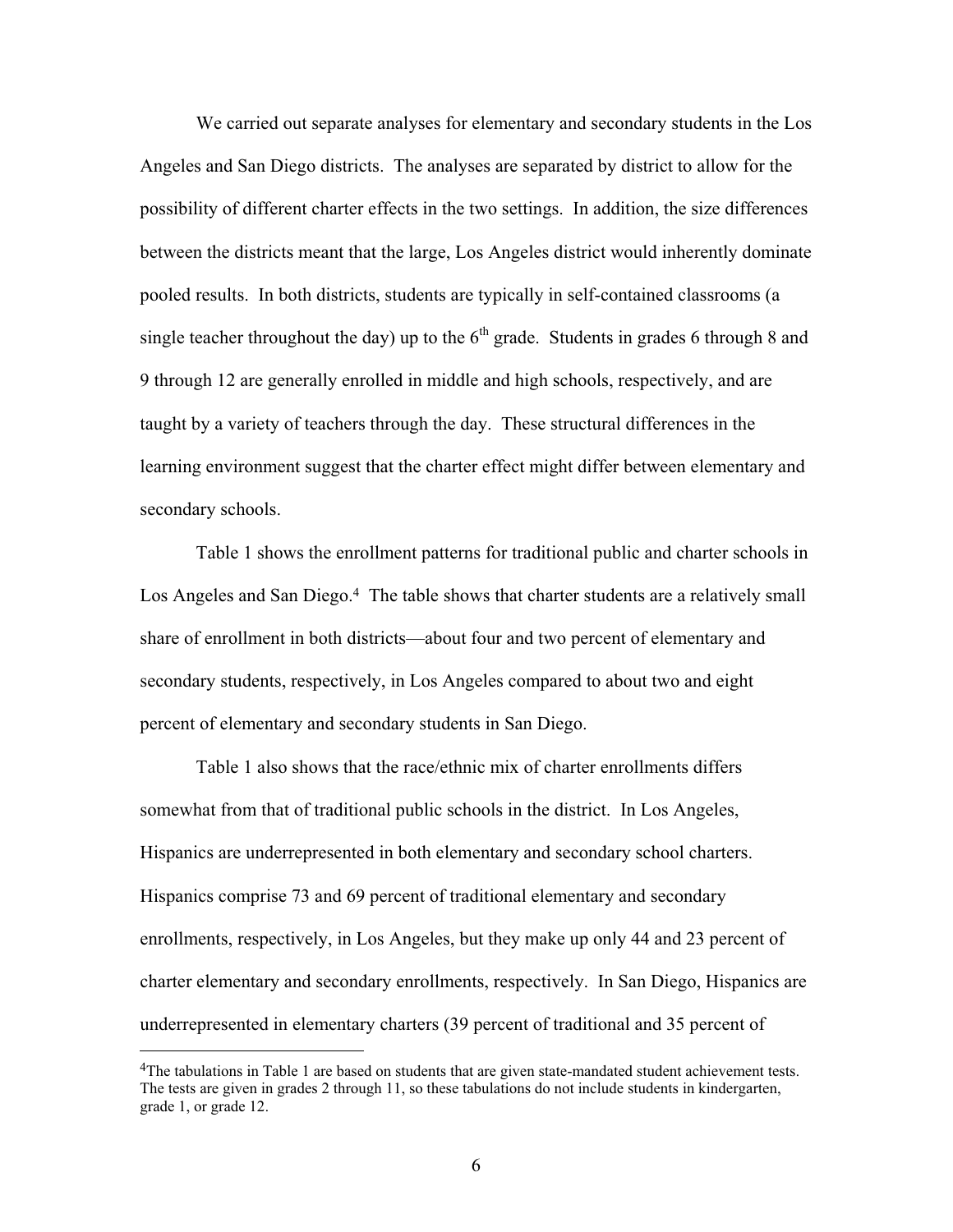charters), but they are overrepresented in secondary charters (33 percent of traditional and 45 percent of charters). The enrollment patterns show that blacks are substantially overrepresented in charters compared to traditional schools in both elementary and secondary schools in Los Angeles and in elementary schools in San Diego. Blacks are also overrepresented in secondary schools in San Diego, but the gap is much smaller than it is in the other comparisons.

For our analysis, we also break out the distribution and performance of Limited-English Proficient (LEP) students because these can be some of the most challenging students to educate due to their language barrier. The share of LEP enrollments in Los Angeles charters is about 20 percentage points lower than in traditional public schools. In contrast, the share of LEP enrollments in San Diego charters is only about five percentage points lower than for traditional public schools in this district.5

<sup>5</sup> A commonly used indicator of socioeconomic status for students is participation in the Department of Agriculture's free-and-reduced lunch program. San Diego Unified School District does not include this lunch-status variable in its research data files, so the information was not included in our breakdowns or analysis.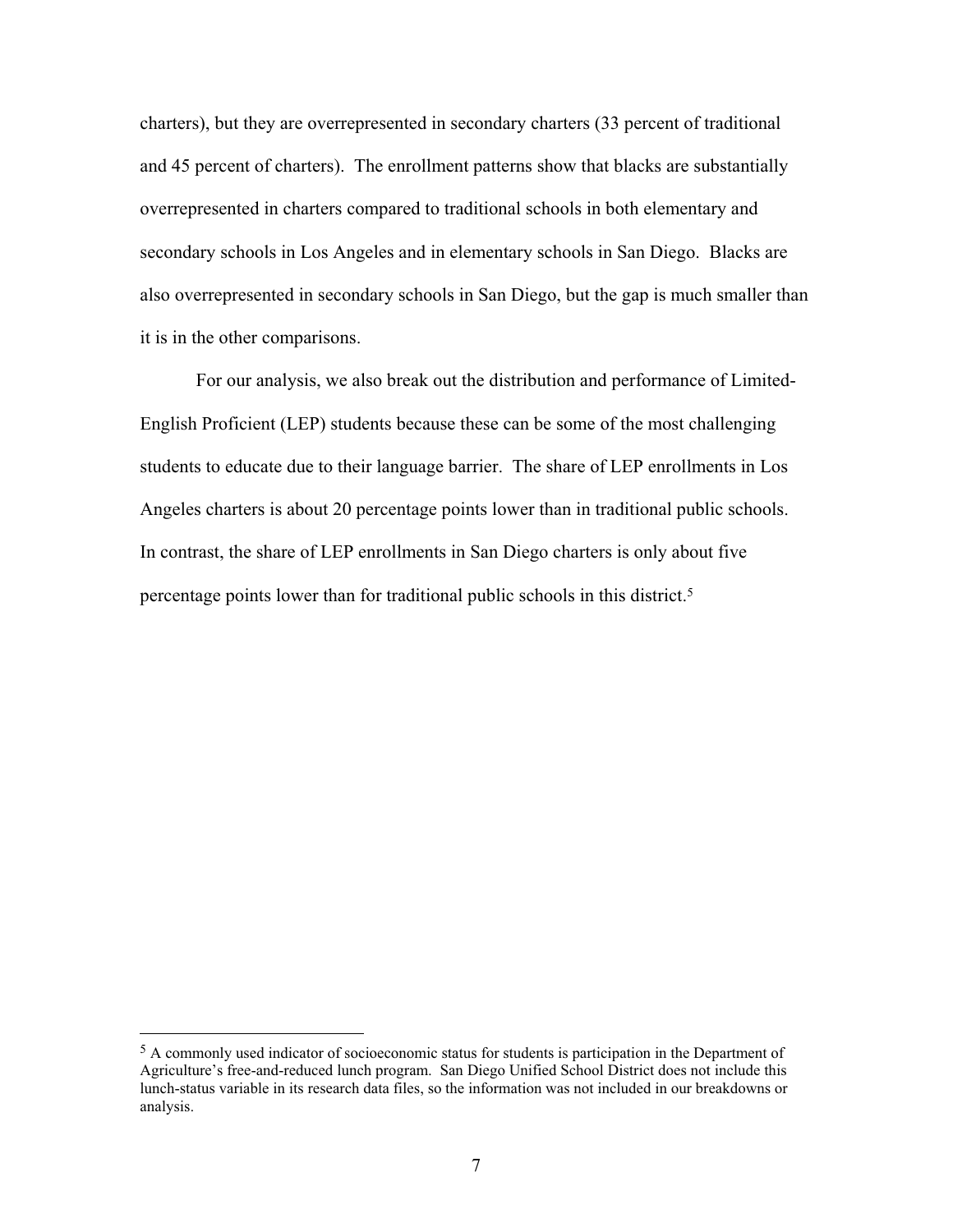#### **Table 1**

|                                   | Los Angeles                      |          | San Diego   |          |
|-----------------------------------|----------------------------------|----------|-------------|----------|
|                                   | Traditional                      |          | Traditional |          |
|                                   | Public                           | Charters | Public      | Charters |
| <b>Elementary School Students</b> |                                  |          |             |          |
| # of Students                     | 1,134,300                        | 47,021   | 192,063     | 3,797    |
|                                   |                                  |          |             |          |
| Race/Ethnicity $(\% )$            |                                  |          |             |          |
| <b>Black</b>                      | 11                               | 41       | 16          | 41       |
| Hispanic                          | 73                               | 44       | 39          | 34       |
| Other                             | 16                               | 15       | 45          | 25       |
| $LEP(\% )$                        |                                  |          |             |          |
| Yes                               | 49                               | 28       | 33          | 29       |
| No                                | 51                               | 72       | 67          | 71       |
|                                   | <b>Secondary School Students</b> |          |             |          |
| # of Students                     | 1,376,921                        | 34,276   | 227,689     | 19,083   |
| Race/Ethnicity $(\% )$            |                                  |          |             |          |
| <b>Black</b>                      | 13                               | 54       | 14          | 19       |
| Hispanic                          | 69                               | 23       | 33          | 45       |
| Other                             | 18                               | 23       | 52          | 36       |
|                                   |                                  |          |             |          |
| $LEP(\% )$                        |                                  |          |             |          |
| Yes                               | 29                               | 10       | 78          | 72       |
| No                                | 71                               | 90       | 22          | 28       |

**Patterns of Race/Ethnicity and LEP Status for Traditional Public and Charter Schools in Los Angeles and San Diego Unified School Districts for 1998 through 2002** 

A key feature of the data is a student-level identifier that we use to track student progress from year to year. Longitudinal data on student achievement is used to isolate the effects of charter schools on student performance from the backgrounds of individual students who choose to attend charters. If charter and traditional school students differ from one to another in some unmeasured manner, then a traditional regression model might provide a misleading indication of the performance of charter schools. For example, suppose charter school parents were more motivated than traditional school parents and made greater efforts to encourage their child's learning. Then a regression of achievement scores on charter status and observed student characteristics like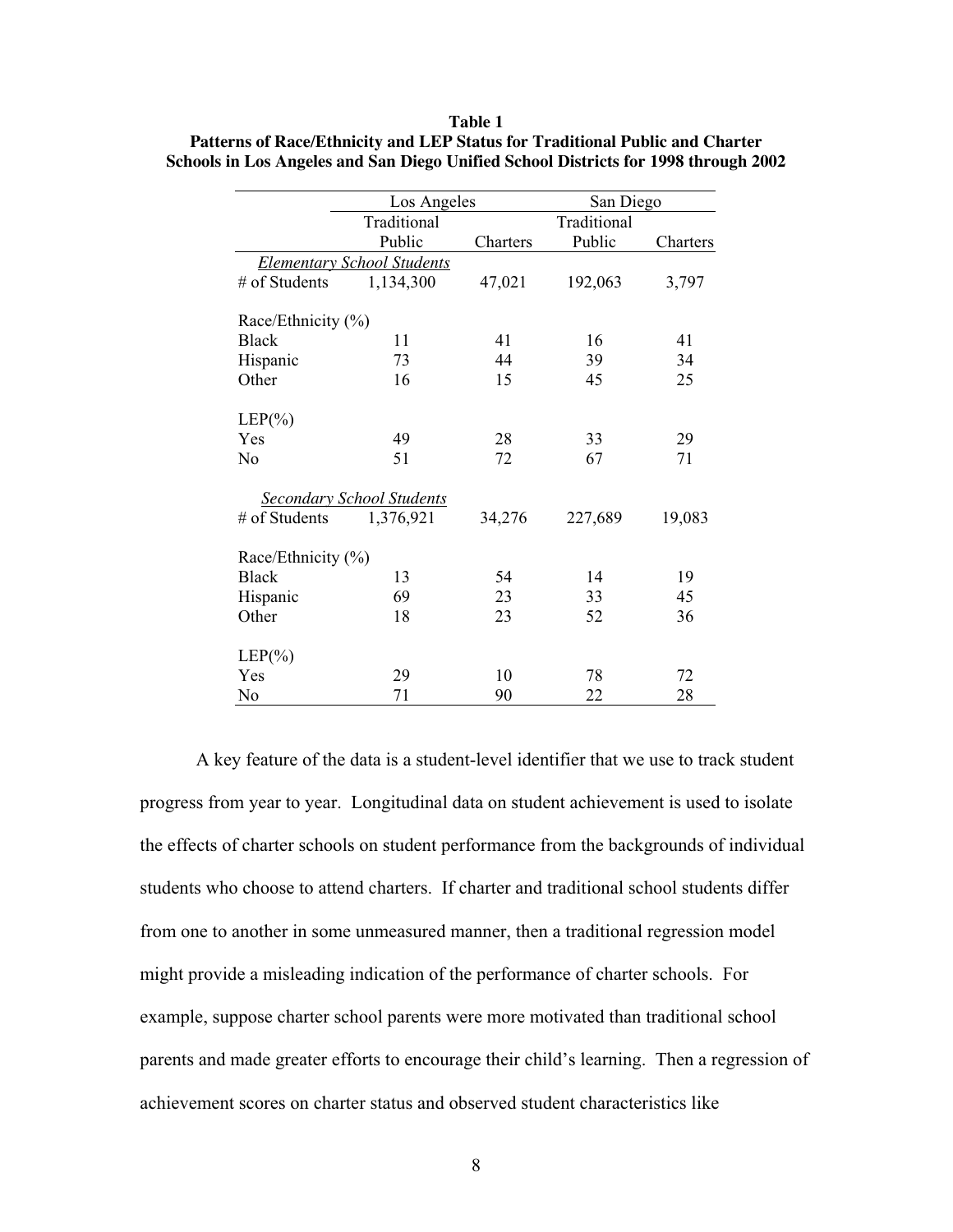race/ethnicity and SES might suggest that charter status had a positive effect on achievement, because students with greater parental support were more likely to be enrolled in charter schools. The result would be a statistical artifact associated with the way that charters and students were matched with one another, however, and it would not reflect the success of charters in improving student achievement. Our research approach uses the longitudinal nature of the data to control for these unmeasured student factors that affect achievement from year to year and isolates the contribution of charter school attendance on student achievement.

Student test scores are measured in terms of the percentile normal curve equivalent based on the Stanford 9 norming sample. Because the test scores are reported in national norms, the performance of students can be interpreted relative to a representative sample of national students. Therefore, gains over time are relative gains. If, for example, a student is in the  $45<sup>th</sup>$  percentile for math in the  $3<sup>rd</sup>$  grade and the  $50<sup>th</sup>$ percentile for the  $4<sup>th</sup>$  grade, then the student's achievement level is growing relative to his/her grade cohort.

Table 2 shows that student achievement scores vary substantially across race/ethnicity and LEP groups. Black and Hispanic students average about 14 to 22 percentile points lower in both reading and math than other students (primarily white non-Hispanics).

The table also shows large achievement gaps for LEP students. As might be expected, the gap is larger in reading (where language skills are particularly important) than in mathematics, but LEP students lag substantially behind other students in both reading and math. The LEP population differs somewhat between elementary and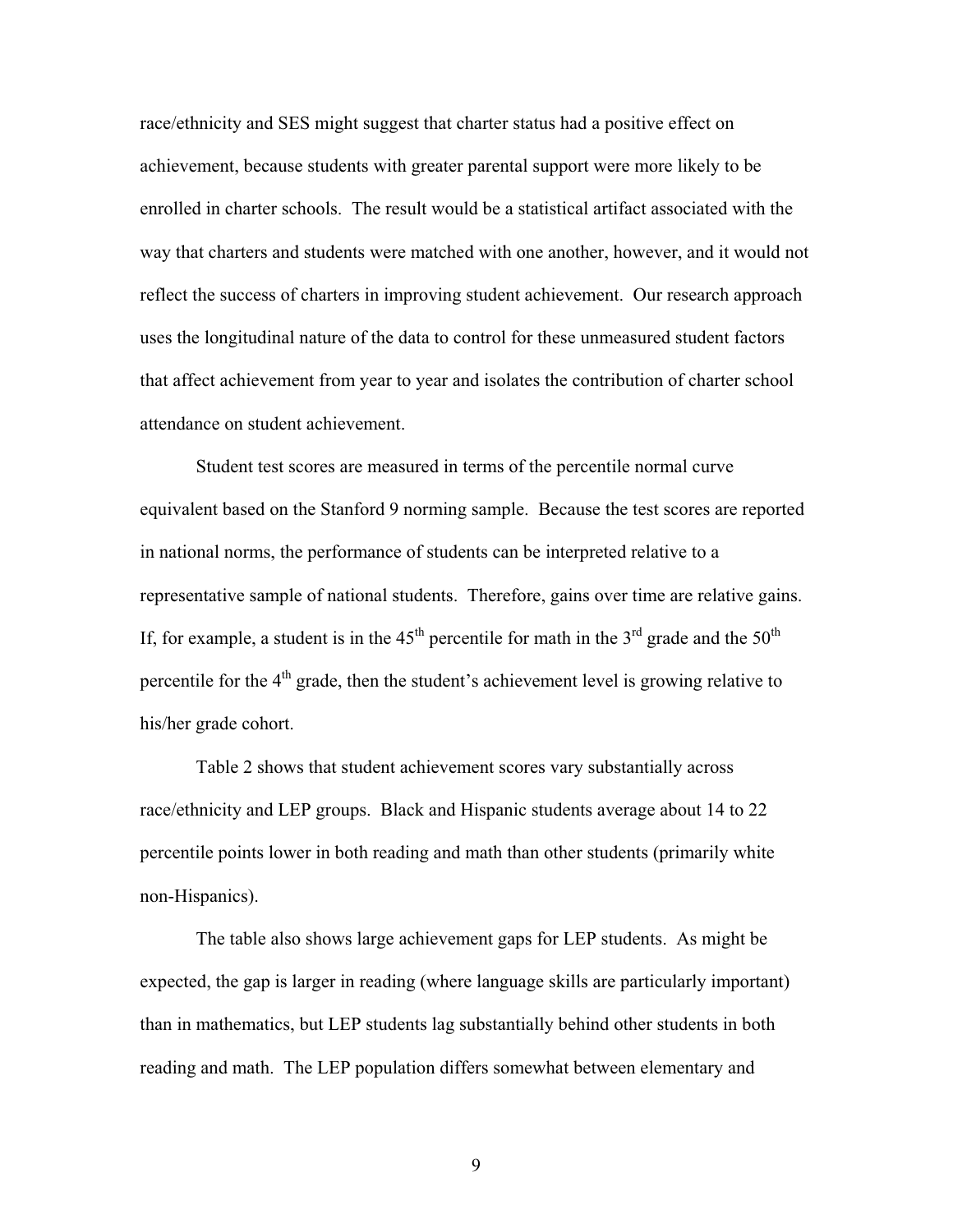secondary schools and across the two districts. In Los Angeles, over 90 percent of LEP students are Hispanic, so the primary language transition is from Spanish to English. In San Diego, about 75 percent of LEP students are Hispanic, so substantial numbers of students are fluent in a language other than Spanish. Language problems are much more prevalent in elementary schools than in secondary schools—over 60 percent of Hispanic elementary students are classified as LEP in both districts, but only 38 and 47 percent of Hispanic secondary students are LEP in Los Angeles and San Diego, respectively.

| Table 2                                                                             |
|-------------------------------------------------------------------------------------|
| Differences in Reading and Math Test Scores by Race/Ethnicity and LEP               |
| Status in Los Angeles and San Diego Unified School Districts (Averaged across 1998) |
| through $2002$ )                                                                    |

|                                   | Los Angeles              |      | San Diego                |      |
|-----------------------------------|--------------------------|------|--------------------------|------|
|                                   | Reading                  | Math | Reading                  | Math |
|                                   |                          |      |                          |      |
| <b>Elementary School Students</b> |                          |      |                          |      |
| Race/Ethnicity                    | National Percentile Rank |      |                          |      |
| <b>Black</b>                      | 39.0                     | 39.0 | 45.3                     | 45.7 |
| Hispanic                          | 35.6                     | 41.6 | 39.8                     | 45.5 |
| Other                             | 55.6                     | 60.9 | 59.4                     | 62.9 |
|                                   |                          |      |                          |      |
| LEP <sup>1</sup>                  |                          |      | National Percentile Rank |      |
| Yes                               | 30.5                     | 38.1 | 34.8                     | 43.0 |
| No                                | 47.0                     | 50.0 | 56.6                     | 58.5 |
|                                   |                          |      |                          |      |
| <b>Secondary School Students</b>  |                          |      |                          |      |
| Race/Ethnicity                    | National Percentile Rank |      |                          |      |
| <b>Black</b>                      | 36.4                     | 37.9 | 40.7                     | 41.5 |
| Hispanic                          | 33.6                     | 39.1 | 37.2                     | 41.8 |
| Other                             | 51.6                     | 58.5 | 54.9                     | 59.6 |
|                                   |                          |      |                          |      |
| <b>LEP</b>                        |                          |      | National Percentile Rank |      |
| Yes                               | 22.2                     | 32.2 | 26.9                     | 36.3 |
| No                                | 42.6                     | 46.4 | 52.3                     | 55.0 |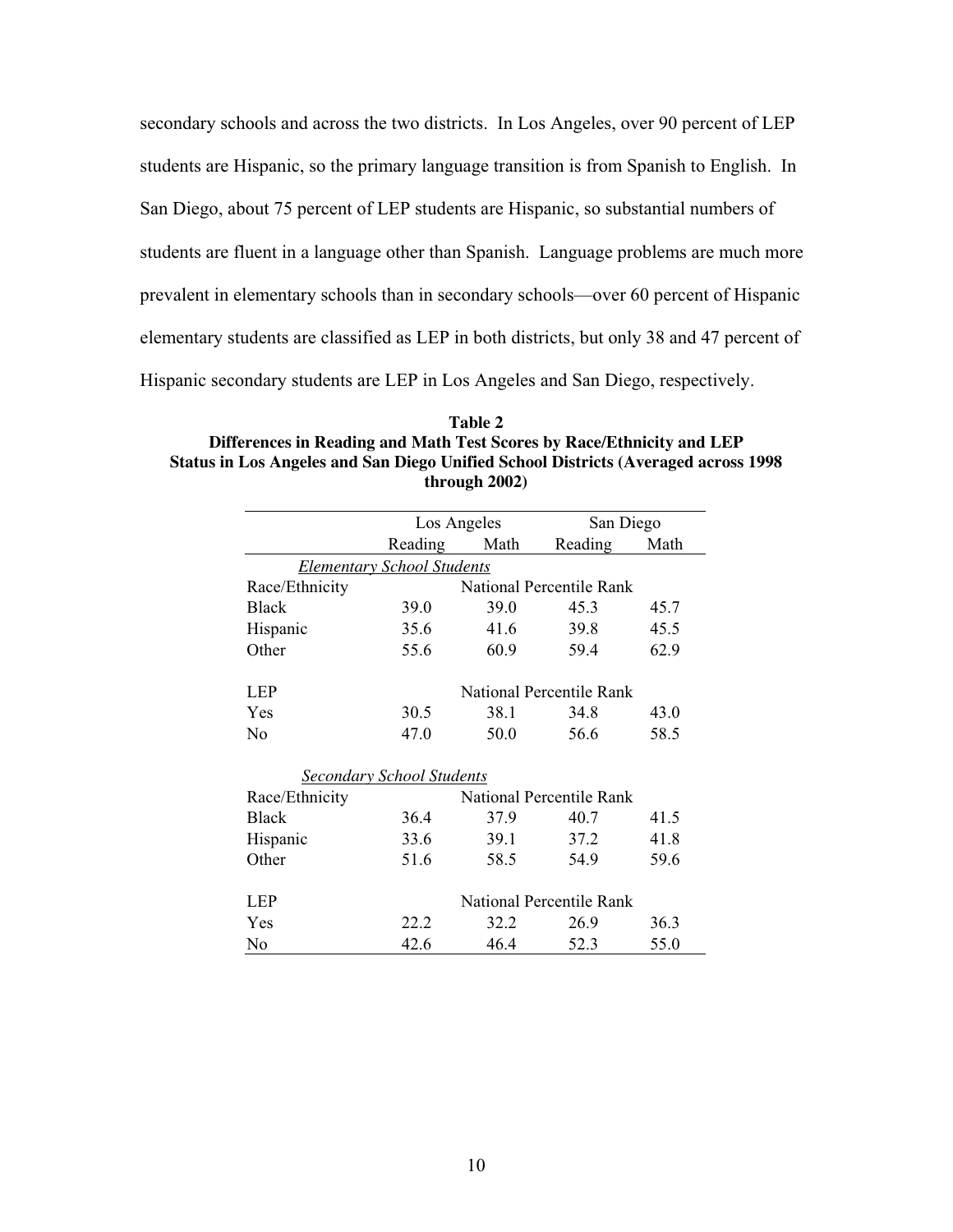#### **STUDENT ACHIEVEMENT ANALYSIS**

In assessing whether students in charters are performing better or worse than comparable students in traditional public schools, as noted above, a complication is that some students may have greater motivation or more parental support than others, which is hard to measure and can create a selection bias. These types of unmeasured factors may persistently affect how well a student learns irrespective of whether the student attends a traditional public school or charter school. As Hanushek, Kain, and Rivken [15] point out, this is a problem researchers have encountered for years when examining the performance of private schools. Previously, researchers have addressed this issue through various means including an estimate of the selection process using a Heckman [16] approach, an instrumental variable approach, or in the case of school vouchers, using randomized designs (Evans and Schwab [9], Neal [28], Howell and Peterson [20]).6

In our case, we use the nature of the student-level data to help deal with the selection issue. The student-level identifier allows students to be tracked over time, which creates a mechanism to adjust for unmeasured student factors that may predispose a student's success or failure in a particular school. More specifically, the statistical model adjusts for these student-specific factors by controlling for fixed student effects in the student achievement regressions. Below, we describe our research approach for estimating the general charter effect first, and then show our approach for estimating charter effects for students of different races.

We illustrate our research design by first describing a basic approach for estimating a charter school effect in equation (1):

<sup>6</sup> Please see Hanushek, Kain, and Rivken [15] for more details.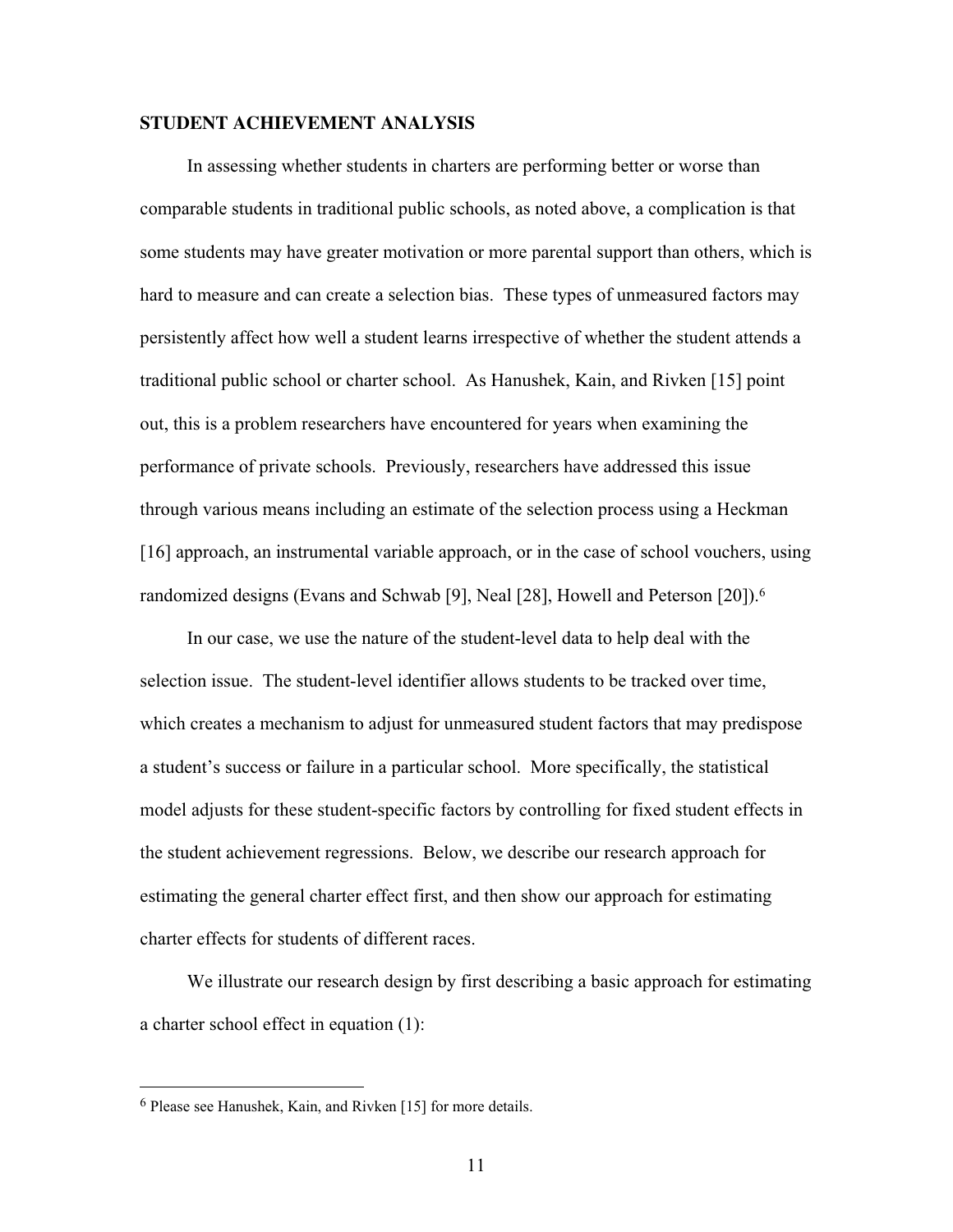$$
\mathbf{s}_{it} = \boldsymbol{\mu}_i + \gamma \mathbf{C}_{it} + \mathbf{x}_{it} \boldsymbol{\beta} + \mathbf{v}_{it} \tag{1}
$$

where *i* and *t* index individual students and years, respectively; *s* is test score;  $\mu$  is an unobserved student-specific factor that does not vary over time;  $\gamma$  is an unobserved parameter reflecting the possible effect of charter school attendance on *s*; *C* is an indicator variable that equals one if the school is a charter school and zero otherwise, **x** is a  $1 \times K$  vector of K observable factors affecting *s*,  $\beta$  is a  $K \times 1$  vector of unobserved parameters, and  $\nu$  is a random error term. The model includes observed family background characteristics like race/ethnicity and other demographics that are likely to affect student achievement.

Two common approaches to estimating a school-level effect over time are a random-effect or a fixed-effect model. The most appropriate approach depends upon the correlation between  $\mu$  and the observed factors (C and **x**). A random-effects model assumes that unobserved permanent factors affecting student achievement  $(\mu)$  are uncorrelated with observed factors (C and **x**). This type of model would seem appropriate if we had a relatively complete set of observed factors affecting student achievement. Alternatively, the fixed effect model uses the longitudinal nature of the data to "difference out" the  $\mu$  for observations on the same individual. In our analysis, we ran both a random effect and fixed model and used a Hausman test, which examines the correlation between the error term and the regressors. The Hausman test showed that the estimated student-specific error term was significantly correlated with student background variables in the model. Therefore, the parameter estimates from the randomeffects model are inconsistent due to an omitted variable bias. This violation of the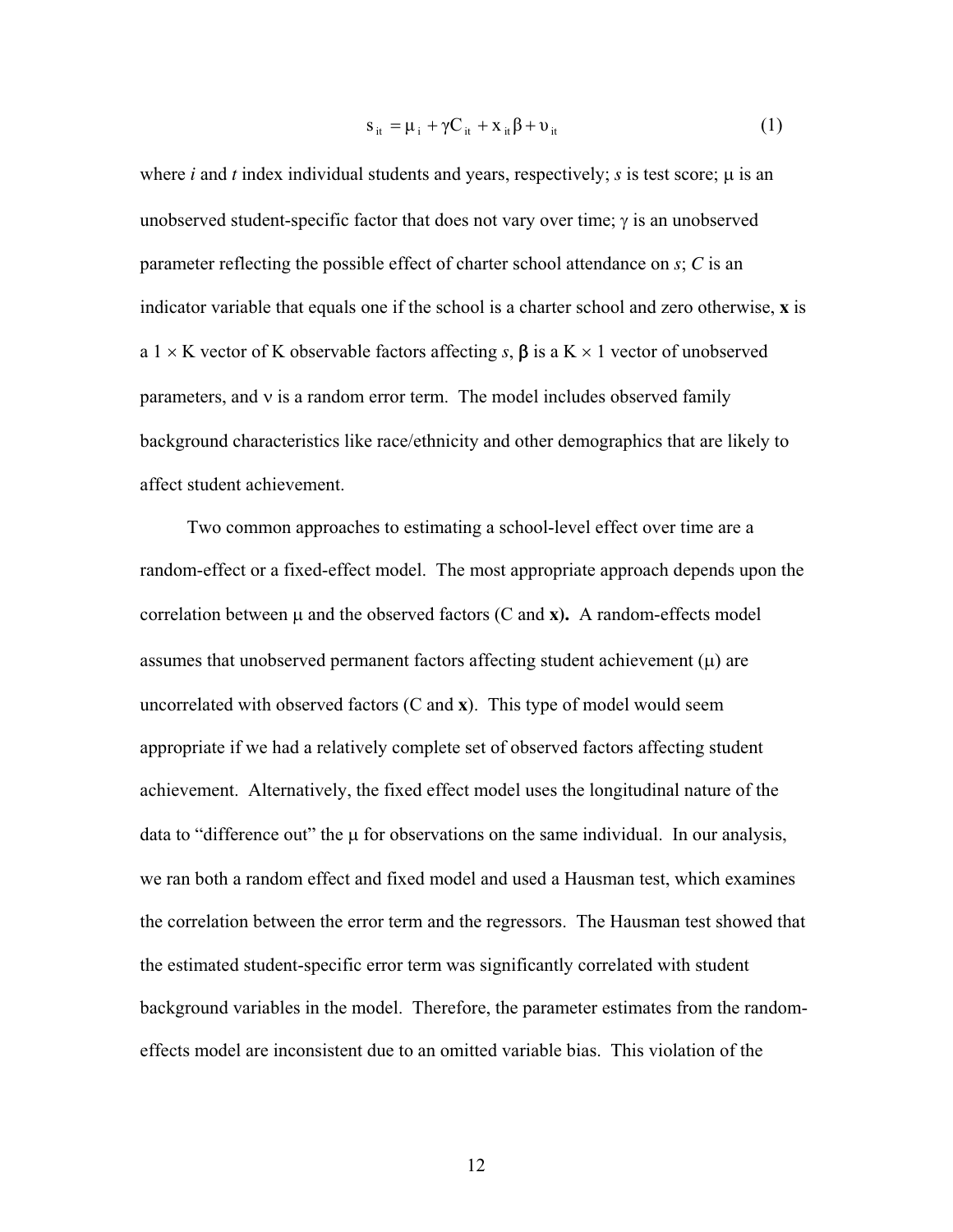random-effects assumptions suggested that a fixed-effect model is the more appropriate approach for estimating the charter effect.

To estimate the charter effect through a fixed effects approach, we average the variables for the *i<sup>th</sup>* individual student and subtract this result from equation (1), so the transformed fixed-effects equation is

$$
\overline{\mathbf{s}_{it} - \mathbf{s}_{i}} = \gamma (\mathbf{C}_{it} - \overline{\mathbf{C}_{i}}) + (\mathbf{x}_{it} - \overline{\mathbf{x}_{i}}) \beta + (\mathbf{v}_{it} - \overline{\mathbf{v}_{i}})
$$
(2)

where the "bar" above each variable is the corresponding variable mean. The student fixed-effect combines all student-level factors that are invariant over time and affect student achievement, so the results do not include separate parameter estimates for student factors like ethnicity than are invariant over time.<sup>7</sup> The available student background variables do not vary over time, so the **x** vector consists of a test year variable to detect any trend in scores.<sup>8</sup>

A more general random-growth model was also used to control for the heterogeneity of students attending different classrooms (Heckman and Hotz [17], Papke [29], Wooldridge [35]). The random growth specification generalizes the fixed-effects model to allow for individual students to differ not only with respect to a constant factor  $(\mu)$  but also differ on the rate of test score growth over time. The basis for the random growth rate model is equation (3):

$$
s_{it} = \mu_i + \tau_i t + \gamma C_{it} + x_{it} \beta + \nu_{it}
$$
 (3)

 $7$ In our analysis, we test for serial correlation in the residuals in equation (2). First differencing is a preferred estimation method if there is strong positive serial correlation in panel data (Wooldridge [35]). In this case, our test of serial correlation was weak, so the parameters from the first-differenced model, which we display in our results section, are similar to those of the fixed-effects model.

<sup>8</sup>Assessments of standardized achievement tests are often subject to score inflation (Hamilton [14]). Researchers find that scores in a state or school tend to rise over time without any commensurate increase in general learning or proficiency. This is often attributed to "teaching to the test."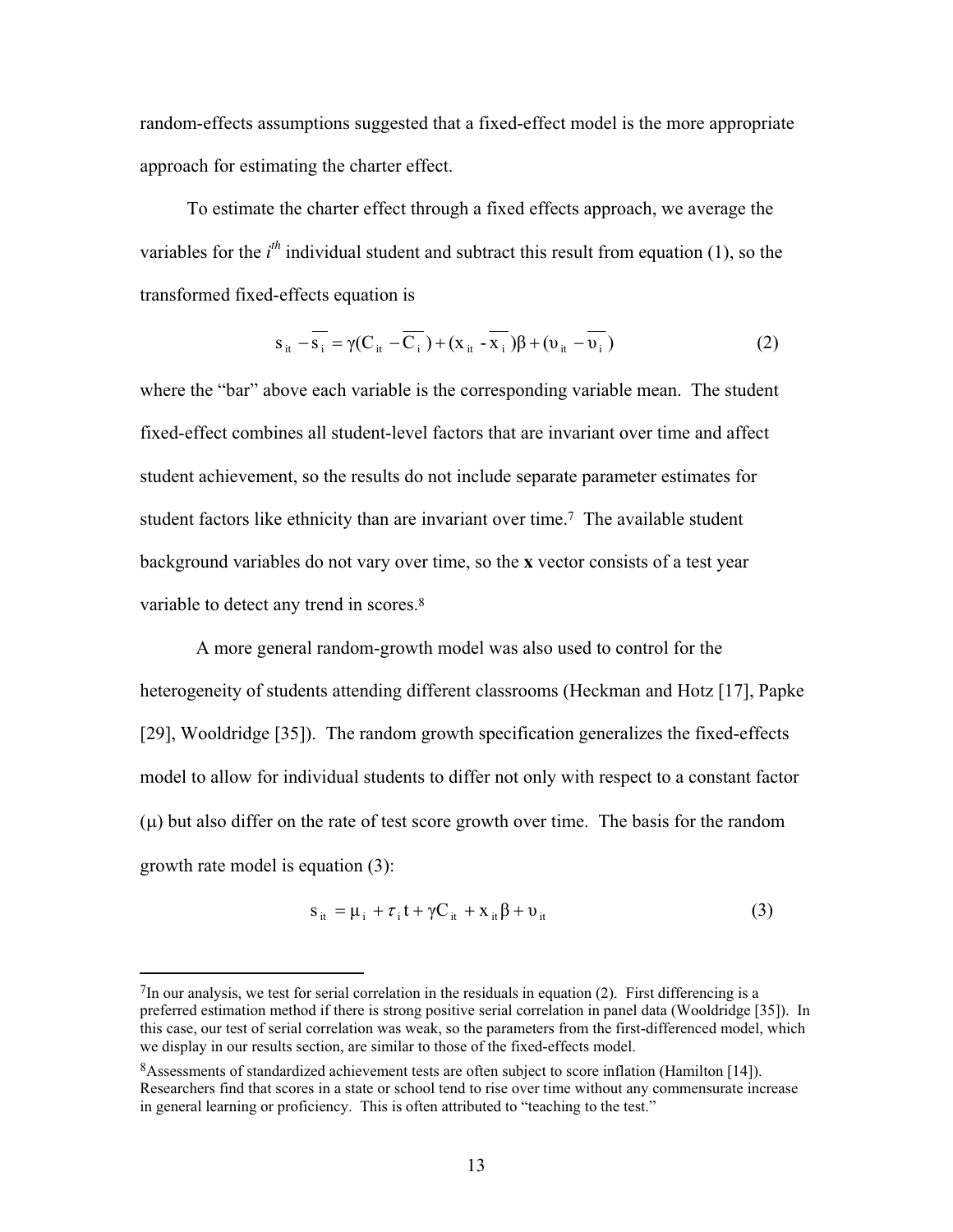where  $\tau$  is an individual-specific growth rate. Equation 3 is a more general version of Equation 1 that allows for individual-specific differences in both the test score intercept and slope. The model is now first-differenced to obtain equation (4):

$$
\Delta s_{it} = \tau_i + \gamma \Delta C_{it} + \Delta x_{it} \beta + \Delta v_{it}
$$
\n(4)

The differencing eliminates the  $\mu$ , and  $\tau$  becomes the intercept of the differenced equation.<sup>9</sup> Equation 4 is estimated by fixed effects to eliminate  $\tau_i$  and to obtain estimates of  $\gamma$  and  $\beta$ .

The potential advantage of the random-growth model over the fixed-effect model depends on two factors. First, the random-growth model is more appropriate if the test score trend varies across students (remember that the fixed-effects model also controls for an overall test score trend). Second, the random-growth approach is preferred if the student-specific trend is correlated with charter school enrollment or other exogenous variables in the model. The estimated parameters  $\gamma$  and  $\beta$  will vary little between these two model if these two factors do not hold. A limitation of the random-growth model is that it requires at least three successive years of test score data to isolate a test score trend. This data requirement means that the random-growth model was estimated for a much smaller sample than the fixed-effects model.

As an extension to these models, we estimate the charter interaction effects by race/ethnicity (black, Hispanic, and other race/ethnicity) and by whether the student is classified as limited-English proficiency (LEP). For the fixed-effects analysis, equation 2 is modified to add interaction terms between the charter school dummy variable and a vector of student characteristics as specified in equation 5:

<sup>&</sup>lt;sup>9</sup>The growth term simplifies because  $\tau_i$ t- $\tau_i$ (t-1)=  $\tau_i$ .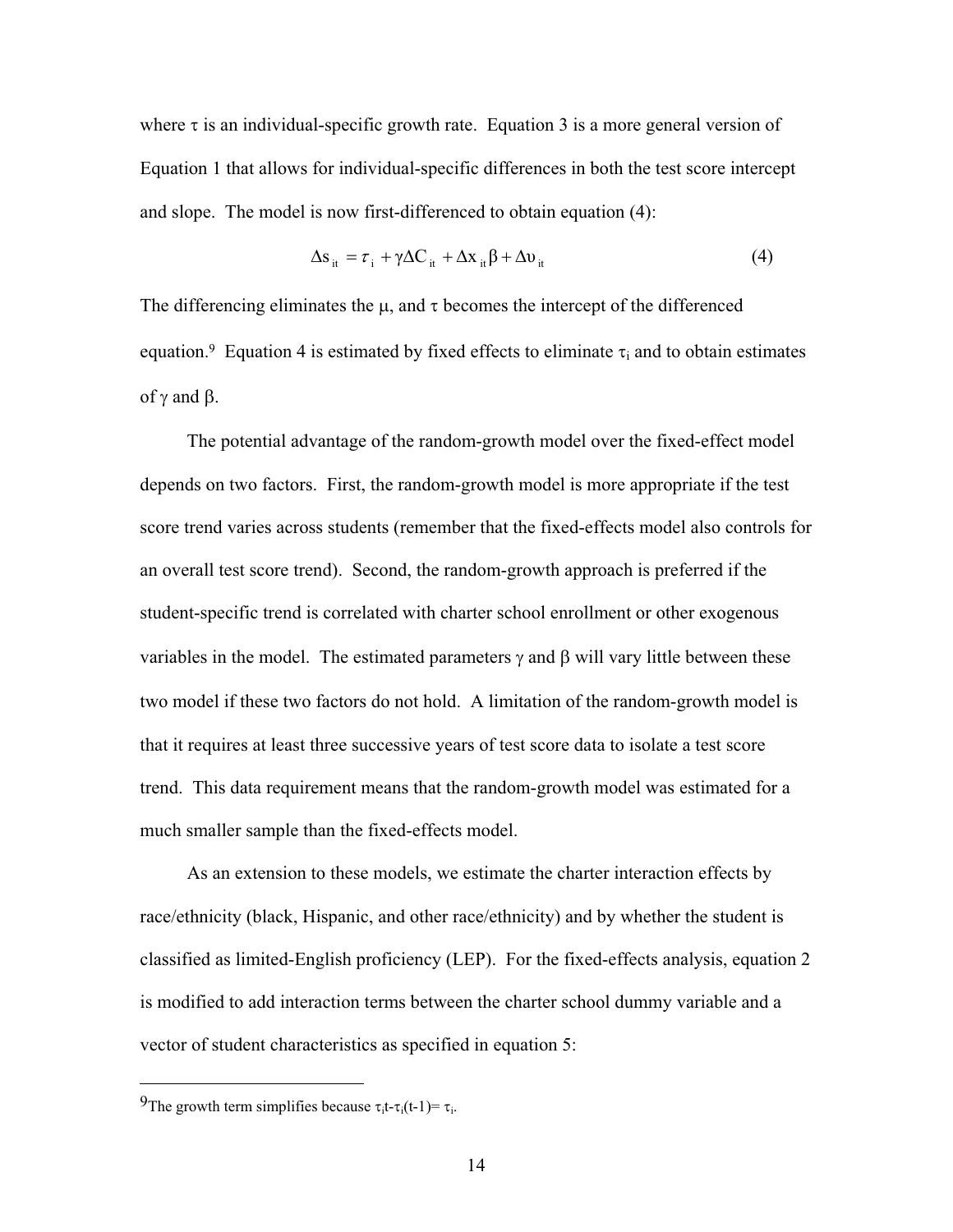$$
\mathbf{s}_{it} - \overline{\mathbf{s}_{i}} = \gamma (\mathbf{C}_{it} - \overline{\mathbf{C}_{i}}) + (\mathbf{C}_{it} \mathbf{R}_{i} - \overline{\mathbf{C}_{i} \mathbf{R}_{i}}) \delta + (\mathbf{x}_{it} - \overline{\mathbf{x}_{i}}) \beta + (\mathbf{v}_{it} - \overline{\mathbf{v}_{i}})
$$
(5)

where the charter dummy variable  $(C_{i})$  for student i in time period t is interacted with a vector of demographic characteristics  $(R<sub>i</sub>)$  of student i, including race/ethnicity and limited-English proficiency (LEP), and  $\delta$  is a 3  $\times$  1 vector of unobserved effects. In this formulation of the model,  $\gamma$  represents the effect of charter schools on test scores of students who are not black, Hispanic, or classified as LEP. The coefficients on the interaction terms  $(\delta)$  indicate whether charter effects are higher or lower for black, Hispanic, or LEP students than for similar students in traditional public schools.

 The random-growth model was also modified to add interaction terms that show whether there is a charter effect difference by race/ethnicity or LEP status.

$$
\Delta s_{it} = \tau_i + \gamma \Delta C_{it} + \Delta (C_{it} R_i) \delta + \Delta x_{it} \beta + \Delta v_{it}
$$
 (6)

As in the earlier random-effects specification, this differenced model is estimated by fixed effects to eliminate the individual student effect and derive consistent estimates of  $\gamma$ ,  $\delta$ , and  $\beta$ .

For all these models, we split our analysis by secondary and elementary students. Students are considered to be secondary students if they are in grades 6 and above and elementary students for grades 5 and below. In the next section, we describe the results of these analyses.

#### **RESULTS OF GENERAL CHARTER SCHOOL EFFECTS**

The fixed-effects and random-growth model results for Los Angeles and San Diego elementary students are reported in Table 3. The results across the two models provide similar conclusions. In both the fixed-effects and random-growth model, the coefficients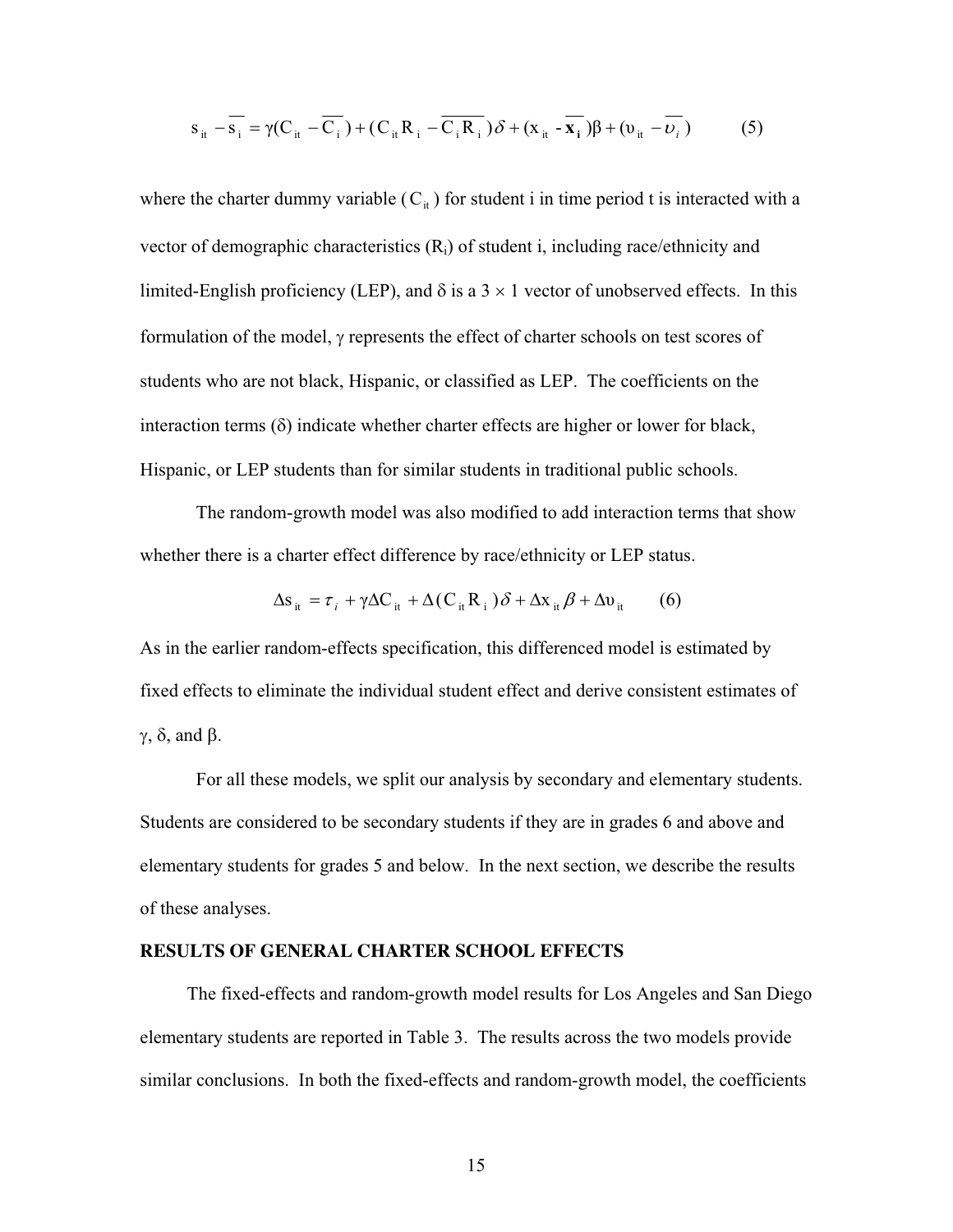for charter school students in Los Angeles are insignificant for math and reading. In San Diego, charter students do significantly worse than their counterparts in traditional public schools in both reading and mathematics. The fixed-effects model shows that charter students are lagging behind conventional school students by 1.5 and 2.6 percentile points in reading and mathematics, respectively. The gap is wider for the random-growth model which estimates that charter school students are 2.1 and 5.0 percentile points behind in reading and mathematics, respectively. The results indicate that charter students are keeping pace with traditional school students in Los Angeles, but they are lagging behind their counterparts in San Diego.10

<sup>&</sup>lt;sup>10</sup> The low r-squares in Tables 3 through 6 reflect the fact that both the fixed- and random-growth models "difference out" all student level factors that are time invariant. We initially estimated random-effects models for Equation 1 and explained 20 to 30 percent of the variance in student test scores where the vector of student characteristics included indicators for race/ethnicity and LEP status. As discussed above, a Hausman test was used to compare of random- and fixed effects estimates for Equation 1. The test showed significant changes in the parameter estimates for the two models, indicating that the  $\mu_i$  term was correlated with the observed factors in the model (C and **x**). As a result of these tests, our analysis focused on the fixed- and random-growth models to estimate the parameters  $\gamma$  and  $\beta$ .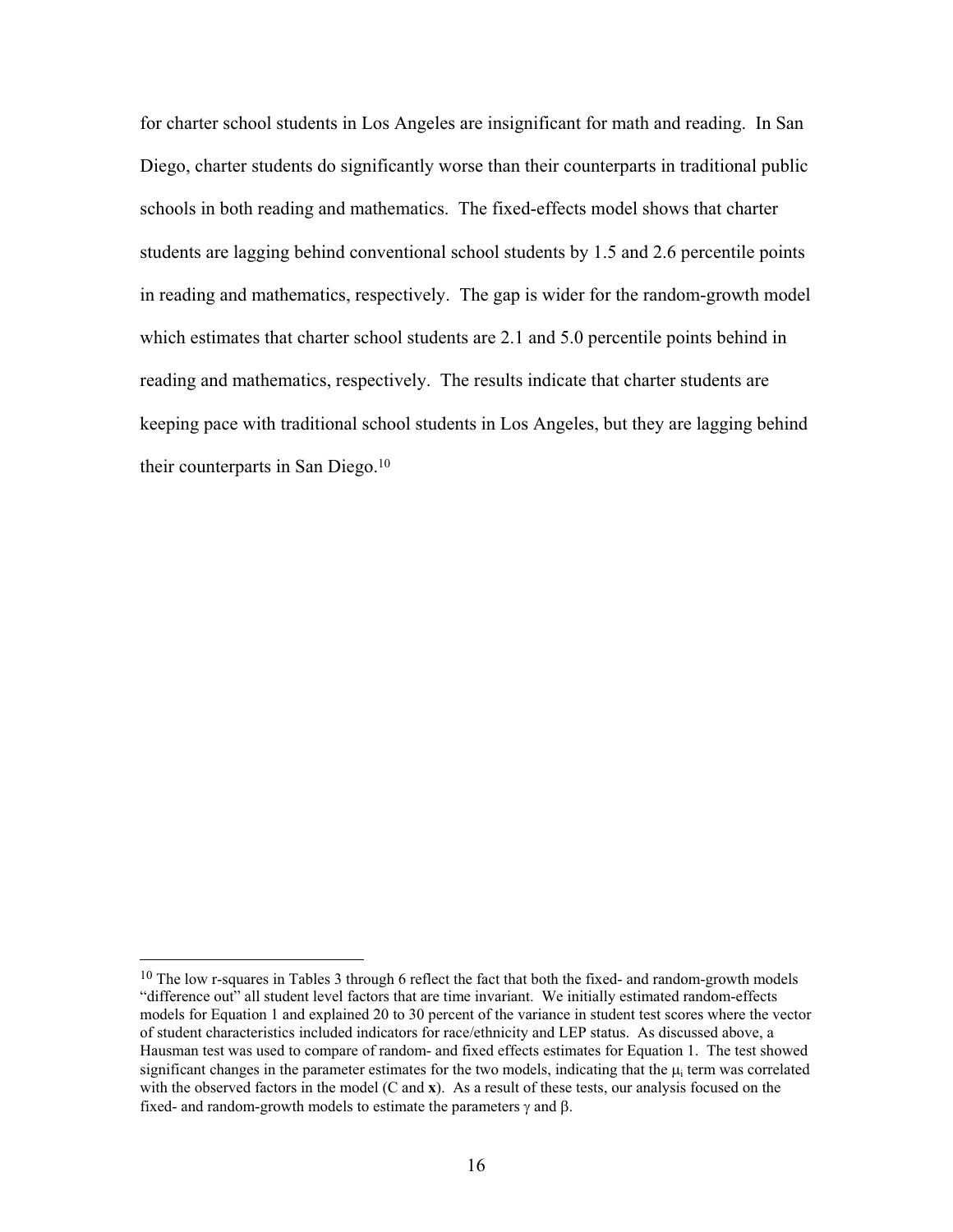|                                | <b>Fixed-Effects Model</b> |            | Random-Growth Model |            |
|--------------------------------|----------------------------|------------|---------------------|------------|
|                                | Reading                    | Math       | Reading             | Math       |
| Los Angeles Elementary Schools |                            |            |                     |            |
| Charter                        | 0.1473                     | 0.0417     | $-0.6286$           | $-0.3017$  |
|                                | (0.1762)                   | (0.2131)   | (0.3425)            | (0.4151)   |
| Trend                          | 3.5705*                    | 1.7804*    | NA                  | NA         |
|                                | (0.0273)                   | (0.0325)   |                     |            |
| <b>Trend Squared</b>           | $-0.3384*$                 | $-0.0323*$ | $-0.6286$           | $-0.3017$  |
|                                | (0.0060)                   | (0.0072)   | (0.3425)            | (0.4151)   |
| Constant                       | 33.9755*                   | 40.9045*   | 3.7660*             | 4.2854*    |
|                                | (0.0285)                   | (0.0337)   | (0.0641)            | (0.0755)   |
| Observations                   | 1010480                    | 1042681    | 518864              | 546711     |
| <b>Unique Students</b>         | 477747                     | 483940     | 295770              | 305877     |
| R-Squared                      | 0.08                       | 0.03       | 0.00                | 0.00       |
| San Diego Elementary Schools   |                            |            |                     |            |
| Charter                        | $-1.5031*$                 | $-2.6010*$ | $-2.1003*$          | $-4.9920*$ |
|                                | (0.3860)                   | (0.4731)   | (0.6962)            | (0.8647)   |
| Trend                          | 2.9510*                    | $2.6223*$  | NA.                 | NA.        |
|                                | (0.0614)                   | (0.0745)   |                     |            |
| <b>Trend Squared</b>           | $-0.4472*$                 | $-0.6152*$ | $-0.6470*$          | $-0.8095*$ |
|                                | (0.0139)                   | (0.0169)   | (0.0349)            | (0.0433)   |
| Constant                       | 46.2647*                   | 51.8461*   | 3.8667*             | 3.7786*    |
|                                | (0.0614)                   | (0.0740)   | (0.1495)            | (0.1839)   |
| Observations                   | 189838                     | 194047     | 96161               | 99623      |
| <b>Unique Students</b>         | 91616                      | 92666      | 55149               | 56605      |
| R-Squared                      | 0.03                       | 0.01       | 0.01                | 0.01       |

## **Table 3 Fixed-Effects and Random-Growth Models of Student Achievement and Charter Status for Elementary Schools in Los Angeles and San Diego Unified School Districts**

Notes: Robust standard errors are in parentheses. An asterisk indicates that the coefficient is statistically significant at the 5% level. Second differencing for the random-growth model means that a linear trend indicator cannot be estimated.

Table 4 shows that the charter effect for secondary schools varies considerably in several dimensions. First, the charter coefficients are consistently larger in absolute terms for the random-growth model than for the fixed-effects model. Some of these differences are insignificant, but the general pattern of differences suggests that it is important to control for differences in individual test score trends in the statistical model for secondary students. The Los Angeles results from the random-growth model show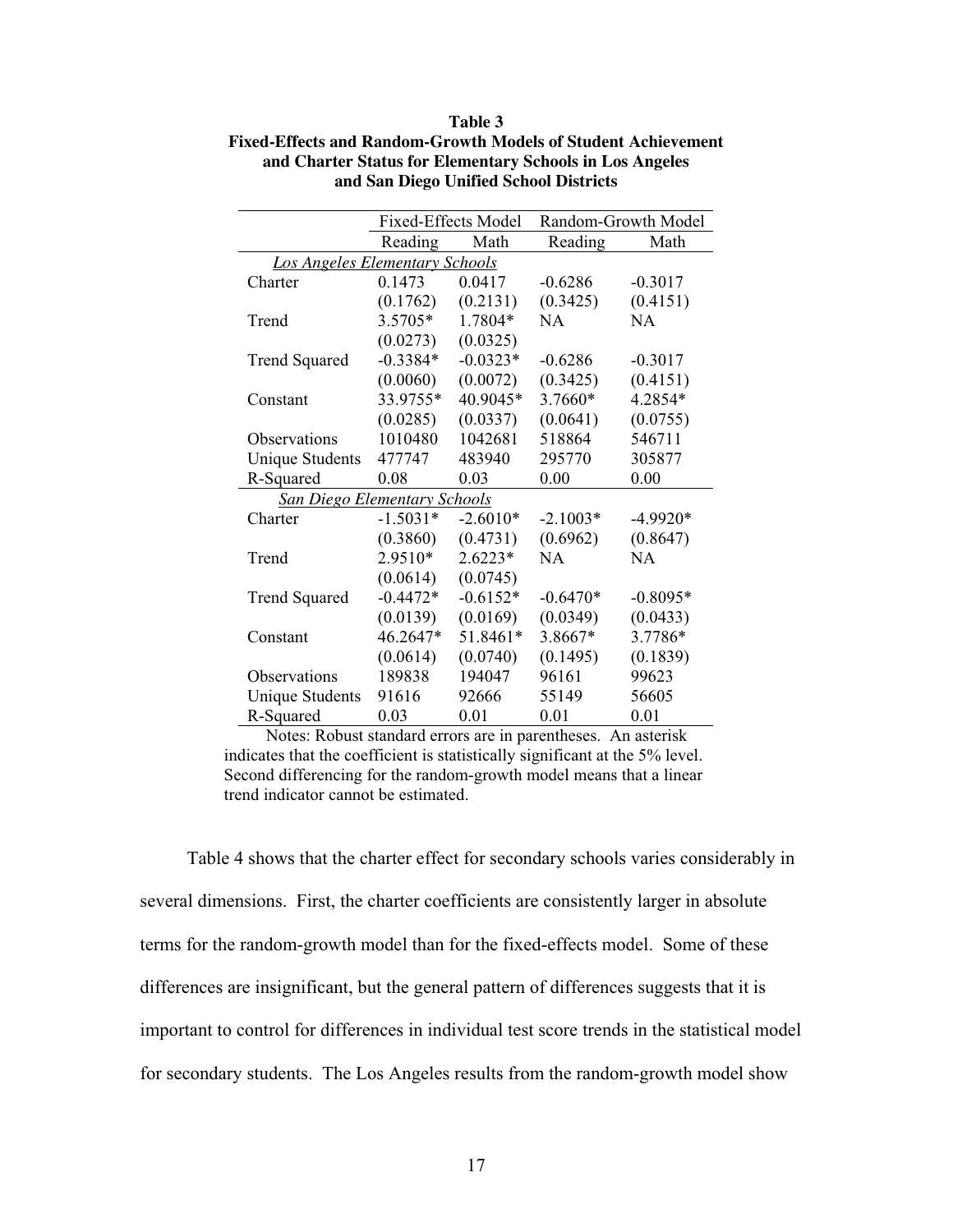that charter students score about 1.0 percentile point higher in reading and about 1.5 percentile point lower in math than do students in traditional public schools after controlling for student backgrounds. In contrast, the San Diego results show that charter students score 1.6 percentile points *higher* in reading and 1.9 percent *lower* in math than do students in traditional public schools.

|                                      | Fixed-Effects Model |            | Random-Growth Model |            |  |  |
|--------------------------------------|---------------------|------------|---------------------|------------|--|--|
|                                      | Reading             | Math       | Reading             | Math       |  |  |
| <b>Los Angeles Secondary Schools</b> |                     |            |                     |            |  |  |
| Charter                              | $-0.2757*$          | $1.2567*$  | $-0.9924*$          | $1.4772*$  |  |  |
|                                      | (0.1312)            | (0.1457)   | (0.2401)            | (0.2650)   |  |  |
| Trend                                | 1.0598*             | 1.9801*    | NA                  | NA         |  |  |
|                                      | (0.0216)            | (0.0238)   |                     |            |  |  |
| <b>Trend Squared</b>                 | $-0.2344*$          | $-0.2900*$ | $-0.3208*$          | $-0.2758*$ |  |  |
|                                      | (0.0050)            | (0.0055)   | (0.0097)            | (0.0106)   |  |  |
| Constant                             | 36.7966*            | 40.4820*   | 1.7077*             | $1.7272*$  |  |  |
|                                      | (0.0205)            | (0.0226)   | (0.0427)            | (0.0465)   |  |  |
| <b>Observations</b>                  | 1160952             | 1168906    | 648703              | 655692     |  |  |
| Unique Students                      | 486859              | 488534     | 312079              | 314157     |  |  |
| R-Squared                            | 0.00                | 0.02       | 0.00                | 0.00       |  |  |
| <b>San Diego Secondary Schools</b>   |                     |            |                     |            |  |  |
| Charter                              | 0.9229*             | $-1.6764*$ | 1.5988*             | $-1.9155*$ |  |  |
|                                      | (0.1073)            | (0.1187)   | (0.1901)            | (0.2119)   |  |  |
| Trend                                | 0.0519              | $1.1625*$  | NA                  | NA         |  |  |
|                                      | (0.0469)            | (0.0520)   |                     |            |  |  |
| <b>Trend Squared</b>                 | $-0.2326*$          | $-0.2771*$ | $-0.3145*$          | 0.0024     |  |  |
|                                      | (0.0109)            | (0.0121)   | (0.0205)            | (0.0228)   |  |  |
| Constant                             | 48.0657*            | 50.3533*   | $0.6720*$           | $-0.0873$  |  |  |
|                                      | (0.0439)            | (0.0486)   | (0.0893)            | (0.0990)   |  |  |
| <b>Observations</b>                  | 240190              | 241825     | 136208              | 137710     |  |  |
| Unique Students                      | 99691               | 100037     | 64542               | 64872      |  |  |
| R-Squared                            | 0.02                | 0.01       | 0.00                | 0.00       |  |  |

| Table 4                                                       |
|---------------------------------------------------------------|
| Fixed-Effects and Random-Growth Models of Student Achievement |
| and Charter Status for Secondary Schools in Los Angeles       |
| and San Diego Unified School Districts                        |

Notes: Robust standard errors are in parentheses. An asterisk indicates that the coefficient is statistically significant at the 5% level. Second differencing for the random-growth model means that a linear trend indicator cannot be estimated.

It should be noted that our estimate of the charter school effect does not capture

the possibility of a competitive effect on traditional public schools from the presence of a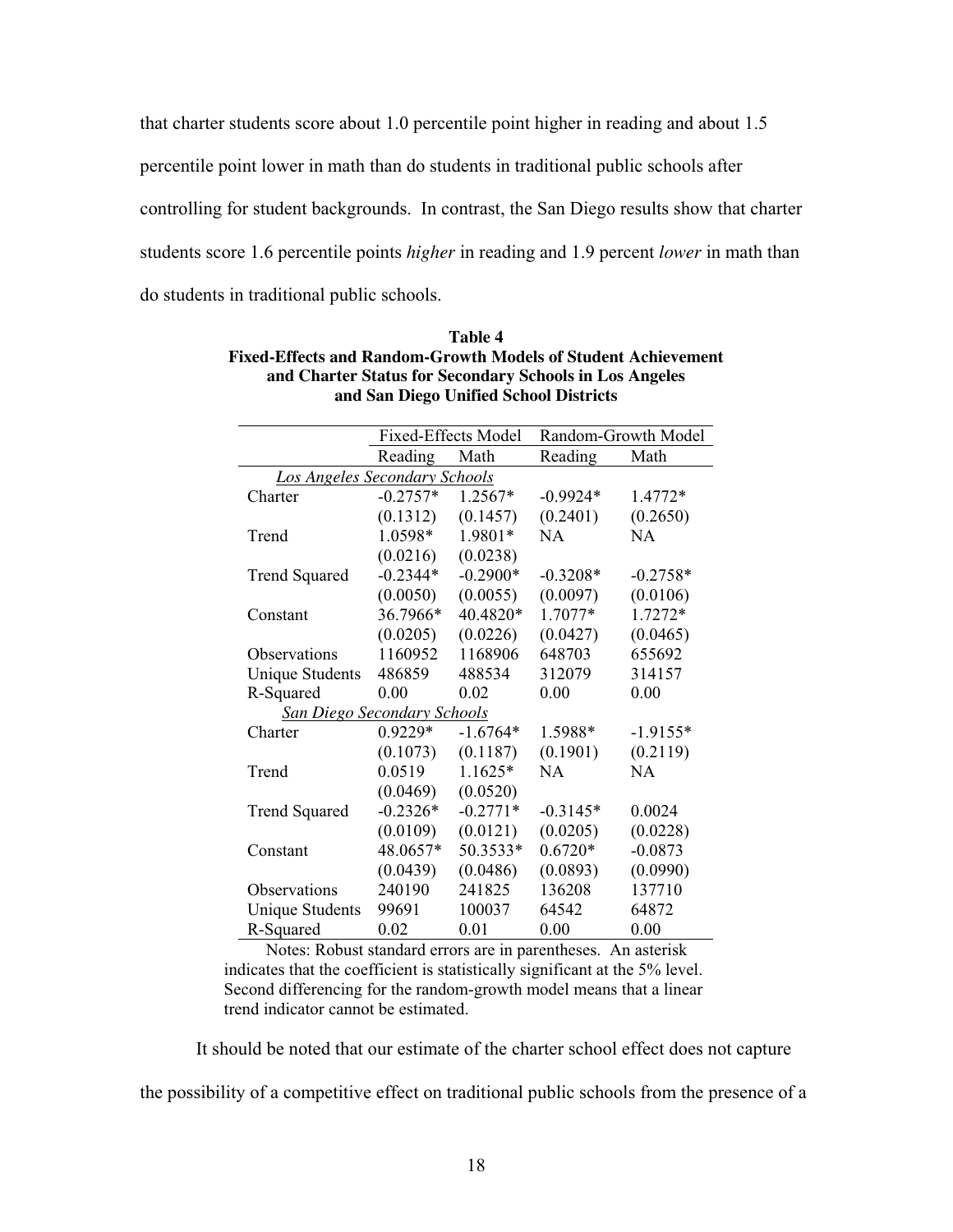nearby charter school. If the introduction of charter schools creates a competitive pressure for traditional public schools to improve their performance, then our analysis would understate the possible positive charter effect. However, in a survey of California's traditional public schools and school districts, Zimmer et al. [36] found that charter schools have not caused traditional schools or school districts to change curricula, educational programs, and hiring practices, which would suggest no competitive reaction bias. Regardless of the possible bias, our general results suggest charter school performance is on par with traditional public schools.

# **ACHIEVEMENT RESULTS ACROSS RACE/ETHNICITY**

As noted in the introduction, one challenge facing major urban districts is the significant achievement gap among students of different race/ethnicity and socioeconomic status. In some districts, policymakers and educators have looked to charter schools as possible solution to this achievement gap. This analysis focuses on two major urban districts, Los Angeles and San Diego, and examines possible differences in charter effects across black, Hispanic, and other students as well as by their LEP status.

For both the elementary and secondary analysis presented, in Tables 5 and 6, the charter coefficient represents the charter effect for non-black, non-Hispanic, and non-LEP students, who form the reference group. The coefficient estimates for the interaction terms of black and charter, Hispanic and charter, and LEP and charter are estimates of the performance of these charter students relative to the charter students in the omitted category. In other words, the coefficient values, and the test of significance, show the effects for black, Hispanic, or LEP students relative to non-black, non-Hispanic, and non-LEP students in charter schools. To examine the effect of black, Hispanic, and LEP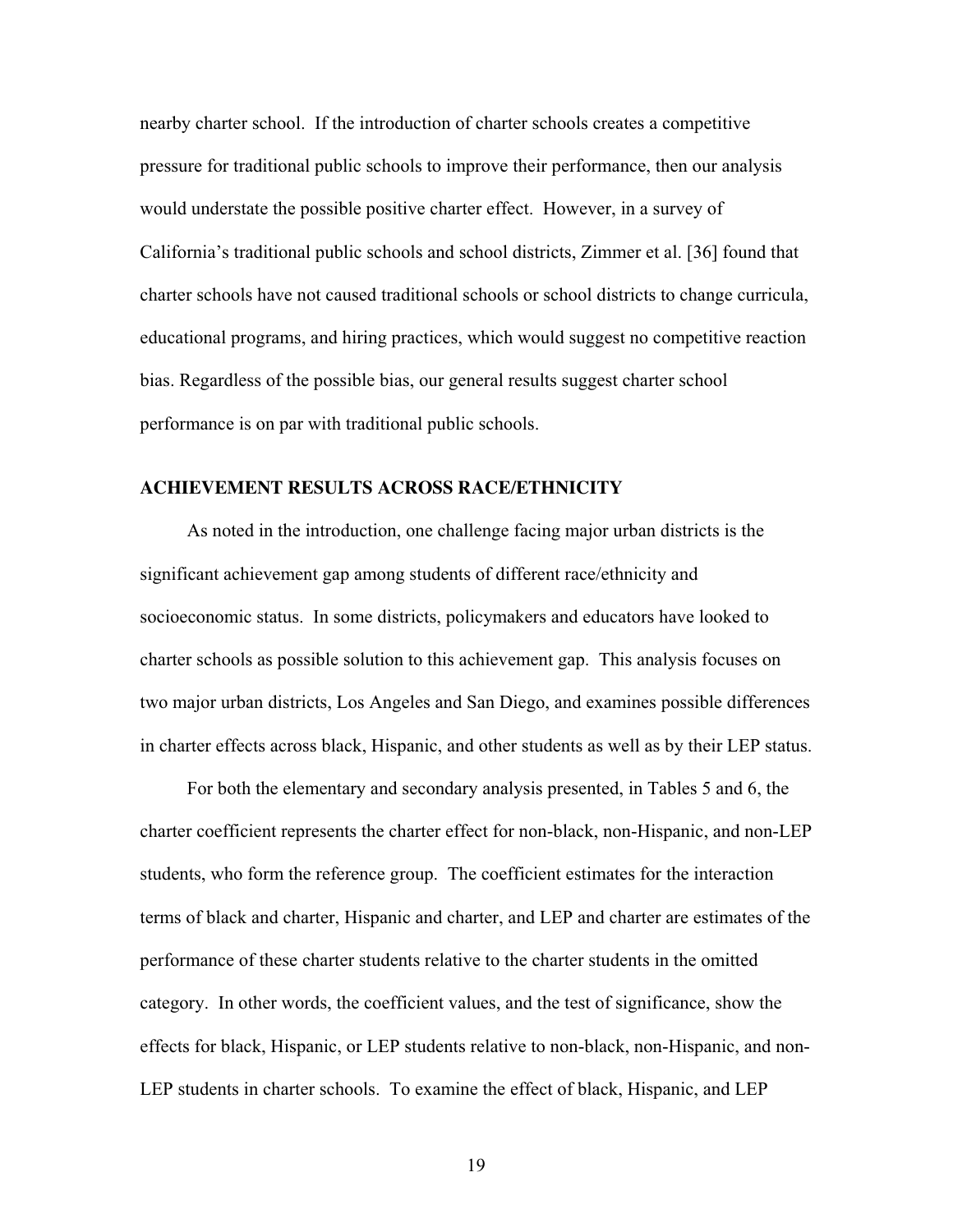charter students relative to the performance of their respective counterparts in traditional public schools, we must combine the coefficient estimate of the general charter effect and the coefficient estimate for the respective interaction term. Similarly, to test for significance, we must conduct a joint significance test between the general charter coefficient and the coefficient for the respective interaction term. We should also note that because we include an LEP dummy variable interacted with charter status, we are effectively controlling for LEP status when examining the effects of Hispanics and therefore, the interaction coefficient of Hispanic and charter status is an estimate of non-LEP Hispanics in charter schools. The interpretation of the coefficients and the tests for significance are explained in greater detail below.

The results in Tables 5 and 6 show substantial differences in parameter estimates for the fixed- and random-growth models. These differences suggest that test score trends differ substantially across students and these differences are correlated with the estimated charter school effects ( $\gamma$  and  $\delta$ ). Thus, we focus on our results from the random-growth model.

In Table 5, the elementary school coefficient estimate for the omitted category students in Los Angeles, largely populated by white non-Hispanic students, suggests no significant difference between charter students and traditional public schools, while in San Diego, the coefficient estimates suggest that charter students in the omitted category are lagging behind their counterparts in traditional public schools by 3.6 points in reading and 5.3 points in math.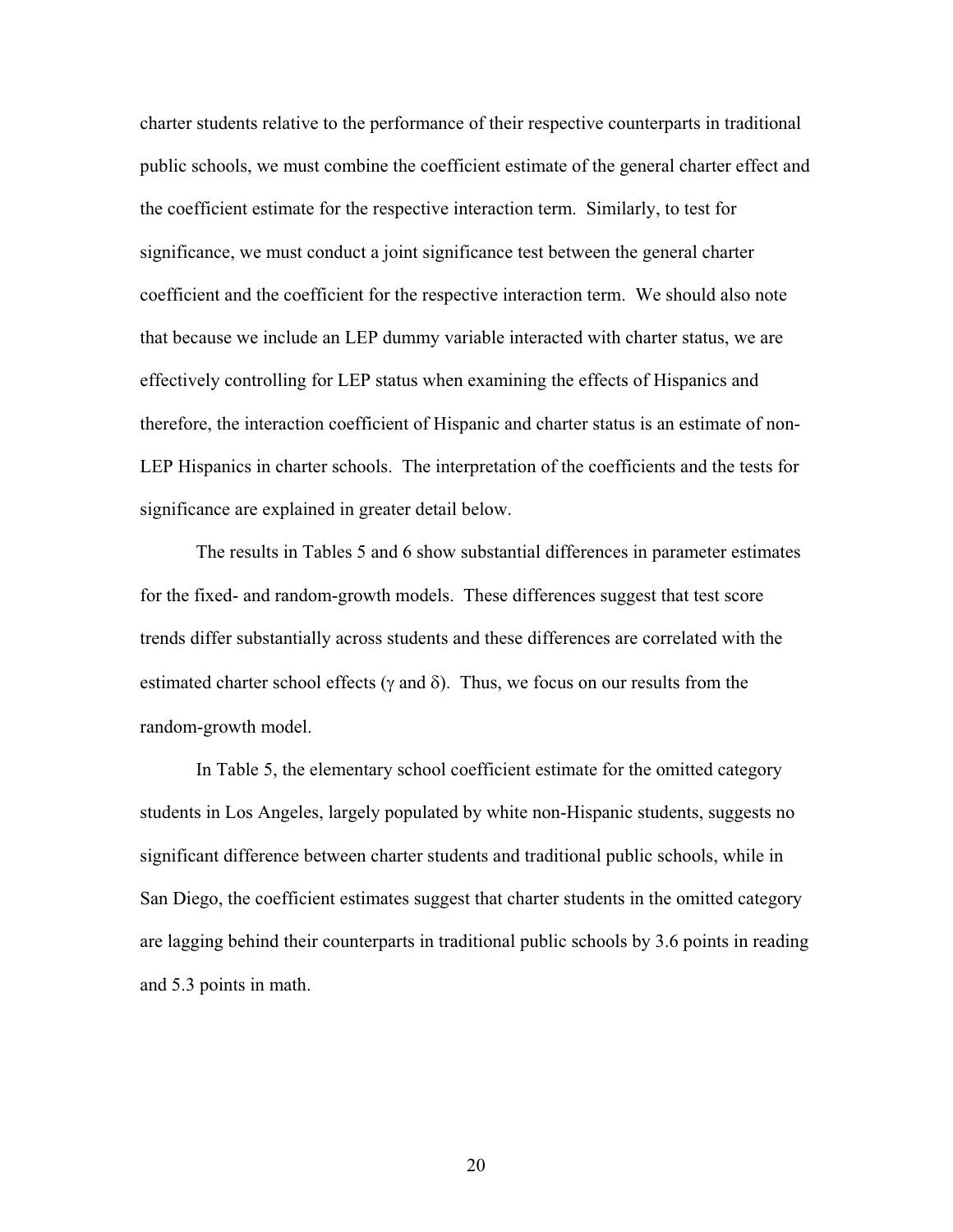#### **Table 5**

|                                | <b>Fixed-Effects Model</b> |            | Random-Growth Model |            |  |
|--------------------------------|----------------------------|------------|---------------------|------------|--|
|                                | Reading                    | Math       | Reading             | Math       |  |
| Los Angeles Elementary Schools |                            |            |                     |            |  |
| Charter                        | $-0.5537$                  | $-1.9478*$ | 1.9107              | $-0.1645$  |  |
|                                | (0.7064)                   | (0.8662)   | (1.4251)            | (1.7409)   |  |
| Black & Charter                | 0.6363                     | 1.9358*    | $-3.2685*$          | $-1.0575$  |  |
|                                | (0.7457)                   | (0.9134)   | (1.5033)            | (1.8374)   |  |
| Hispanic & Charter             | 1.3447                     | 3.1278*    | $-1.7974$           | 1.6443     |  |
|                                | (0.7566)                   | (0.9260)   | (1.5801)            | (1.9289)   |  |
| LEP & Charter                  | $-0.7393*$                 | $-1.2711*$ | $-0.3782$           | $-1.2741$  |  |
|                                | (0.2588)                   | (0.3135)   | (1.0258)            | (1.2328)   |  |
| Trend                          | 3.5678*                    | 1.7758*    | NA.                 | NA         |  |
|                                | (0.0273)                   | (0.0325)   |                     |            |  |
| <b>Trend Squared</b>           | $-0.3381*$                 | $-0.0317*$ | $-0.3967*$          | $-0.5061*$ |  |
|                                | (0.0060)                   | (0.0072)   | (0.0146)            | (0.0173)   |  |
| Constant                       | 33.9820*                   | 40.9187*   | 3.7664*             | 4.2859*    |  |
|                                | (0.0287)                   | (0.0340)   | (0.0641)            | (0.0755)   |  |
| Observations                   | 1010480                    | 1042681    | 518864              | 546711     |  |
| <b>Unique Students</b>         | 477747                     | 483940     | 295770              | 305877     |  |
| R-Squared                      | 0.08                       | 0.03       | 0.00                | 0.00       |  |
| San Diego Elementary Schools   |                            |            |                     |            |  |
| Charter                        | $-2.7121*$                 | $-3.4963*$ | $-3.6007*$          | $-5.3414*$ |  |
|                                | (0.8509)                   | (1.0497)   | (1.5147)            | (1.8676)   |  |
| Black & Charter                | 2.0270                     | 3.5564*    | 0.7205              | 1.5438     |  |
|                                | (1.0370)                   | (1.2760)   | (1.8737)            | (2.3176)   |  |
| Hispanic & Charter             | 0.2852                     | $-1.2779$  | 1.0639              | $-0.1828$  |  |
|                                | (1.1010)                   | (1.3572)   | (1.9821)            | (2.5176)   |  |
| LEP & Charter                  | 0.9044                     | $-0.0153$  | 2.5201              | $-0.5128$  |  |
|                                | (0.8612)                   | (1.0563)   | (1.8636)            | (2.3463)   |  |
| Trend                          | 2.9512*                    | 2.6204*    | NA                  | <b>NA</b>  |  |
|                                | (0.0614)                   | (0.0745)   |                     |            |  |
| <b>Trend Squared</b>           | $-0.4471*$                 | $-0.6148*$ | $-0.6475*$          | $-0.8093*$ |  |
|                                | (0.0139)                   | (0.0169)   | (0.0349)            | (0.0433)   |  |
| Constant                       | 46.2643*                   | 51.8445*   | 3.8686*             | $3.7777*$  |  |
|                                | (0.0614)                   | (0.0740)   | (0.1495)            | (0.1839)   |  |
| <b>Observations</b>            | 189838                     | 194047     | 96161               | 99623      |  |
| <b>Unique Students</b>         | 91616                      | 92666      | 55149               | 56605      |  |
| R-Squared                      | 0.03                       | 0.01       | 0.01                | 0.01       |  |

# **Fixed-Effects and Random-Growth Models of Student Achievement, Charter Status, and Student Type for Elementary Schools in Los Angeles and San Diego Unified School Districts**

Notes: Robust standard errors are in parentheses. An asterisk indicates that the coefficient is statistically significant at the 5% level. Second differencing for the random-growth model means that a linear trend indicator cannot be estimated.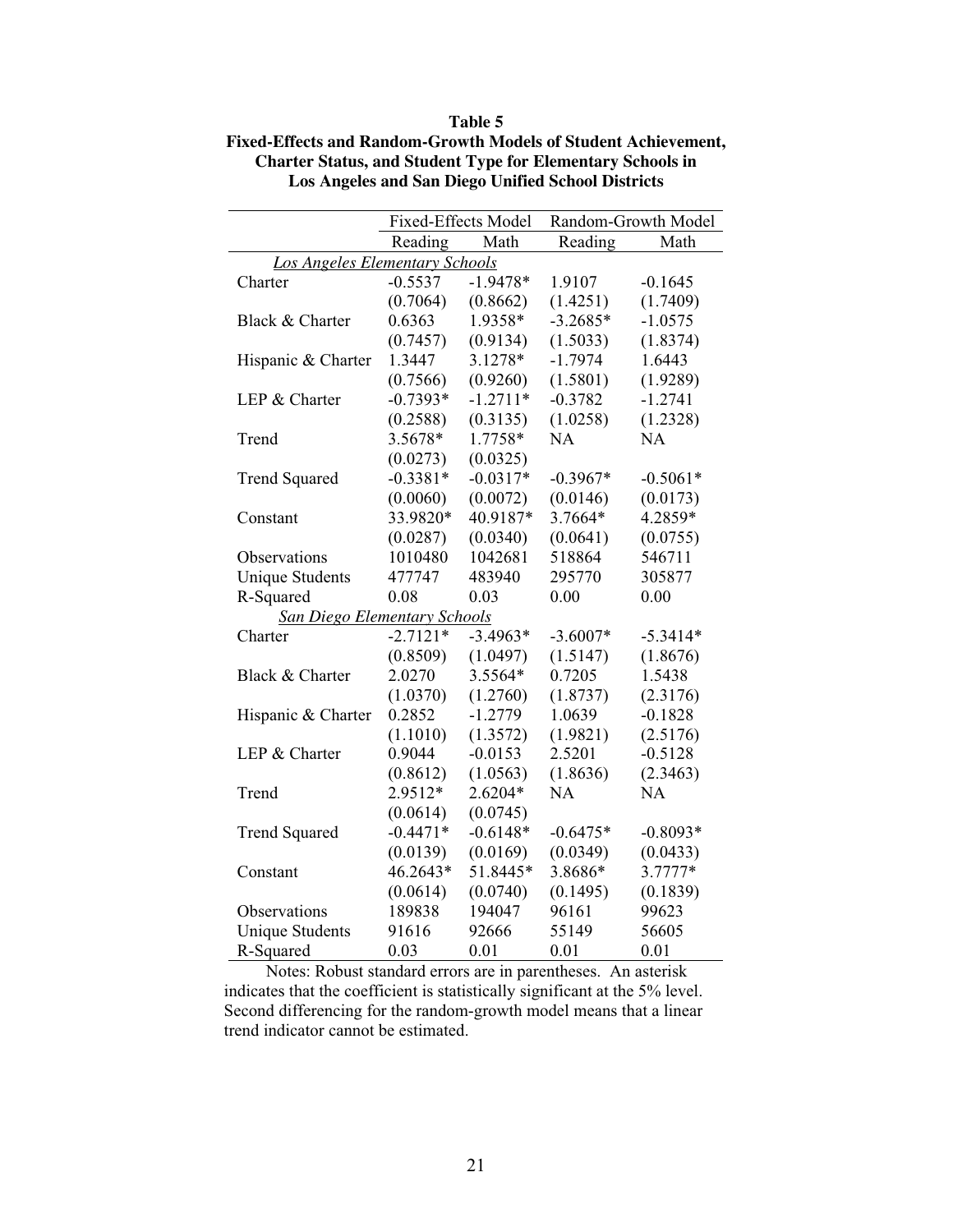Black, Hispanic, and LEP students are statistically doing about the same as the students in the omitted category with only Los Angeles black students lagging behind in reading by 3.3 percentile points. To examine whether black students in Los Angeles elementary charter schools do significantly different than black students in traditional public elementary schools, we add the coefficient estimate of the charter coefficient (1.91) and the coefficient estimate of the interaction term between charter and blacks (- 3.27) for a combined estimated effect of  $-1.36$ . We then test whether the combined coefficients are significantly different from zero. In this case, the t-value is -2.83. For math, black students have a combined estimated effect of  $-1.22$  and statistically significant t-value of  $-2.08$ . Therefore, the results suggest black elementary charter students are lagging behind their traditional public school counterparts. The combined effects for Hispanic and LEP in Los Angeles are statistically insignificant.

The San Diego elementary school results in Table 5 show that black, Hispanic, and LEP charter students are doing about the same as those charter students in the omitted category. However, black charter school students, relative to black students in traditional public schools, have test scores that are  $-2.88$  and  $-3.79$  points lower and statistically significant in reading and math, respectively, relative to traditional public school students. In reading, the interaction terms for Hispanic and LEP largely offset the main negative charter effect, so the overall test score performance of these groups is not significantly different than that of traditional public school students. In math, however, the interaction terms reinforce the main effects and the overall charter test scores are predicted to be –5.52 and –5.85 for Hispanic and LEP students, respectively.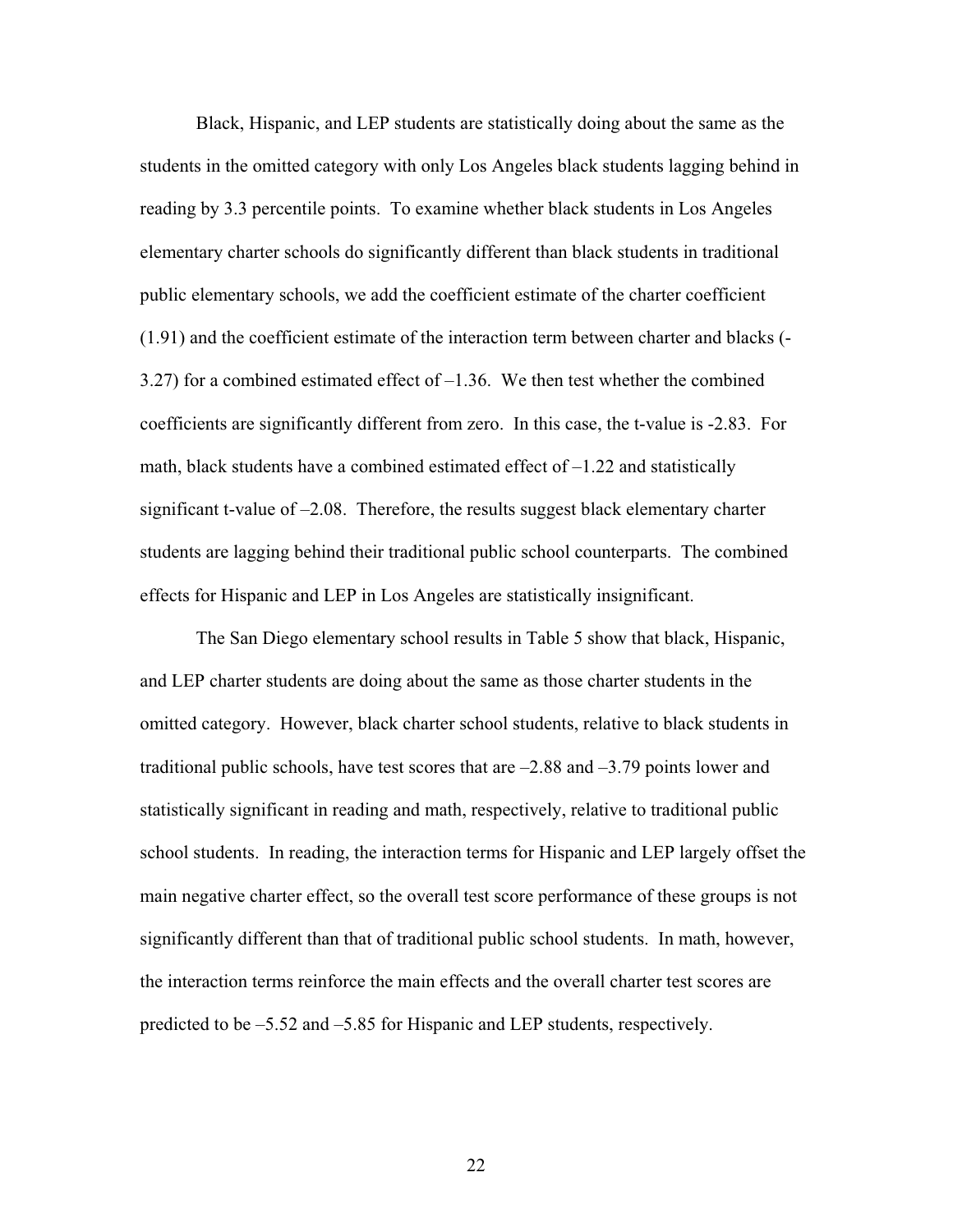At the secondary level, again focusing on the random-growth model results, Table 6 suggests that the omitted category of Los Angeles secondary charter students are statistically lagging behind traditional public secondary school students in reading, but keeping pace in math. The results also suggest that black and Hispanic charter secondary students are statistically performing better than charter students in the omitted category in select subjects with black students having higher test scores in reading and Hispanic students having higher test scores in math. LEP charter secondary students are on par with the charter students in the omitted category.

The overall charter effects for secondary students for different groups of Los Angeles students are mixed. In reading and math, black students in charter schools are keeping pace with students in traditional public schools. Non-LEP Hispanic charter students score 1.62 percentage points *lower* in reading and 3.64 *higher* in math than do traditional public school students. LEP Hispanic students in charters fare slightly worse than Hispanic students with better English skills – their charter effect is –2.19 for reading and 2.09 for math.

The random-growth secondary school results for San Diego show the main charter effect for students, not classified as black, Hispanic, or LEP, is 2.71 in reading and –4.15 in math. In reading, black, Hispanic, and LEP students all have test scores significantly higher than traditional public schools students. Black reading scores are 1.63 points higher than for traditional public school students, and Hispanic scores are 0.70 and 0.81 points higher for non-LEP and LEP students, respectively. In math, Black students are scoring about 2.58 percentage points lower than traditional public schools students. In contrast, the large positive interaction term for the Hispanic and charter term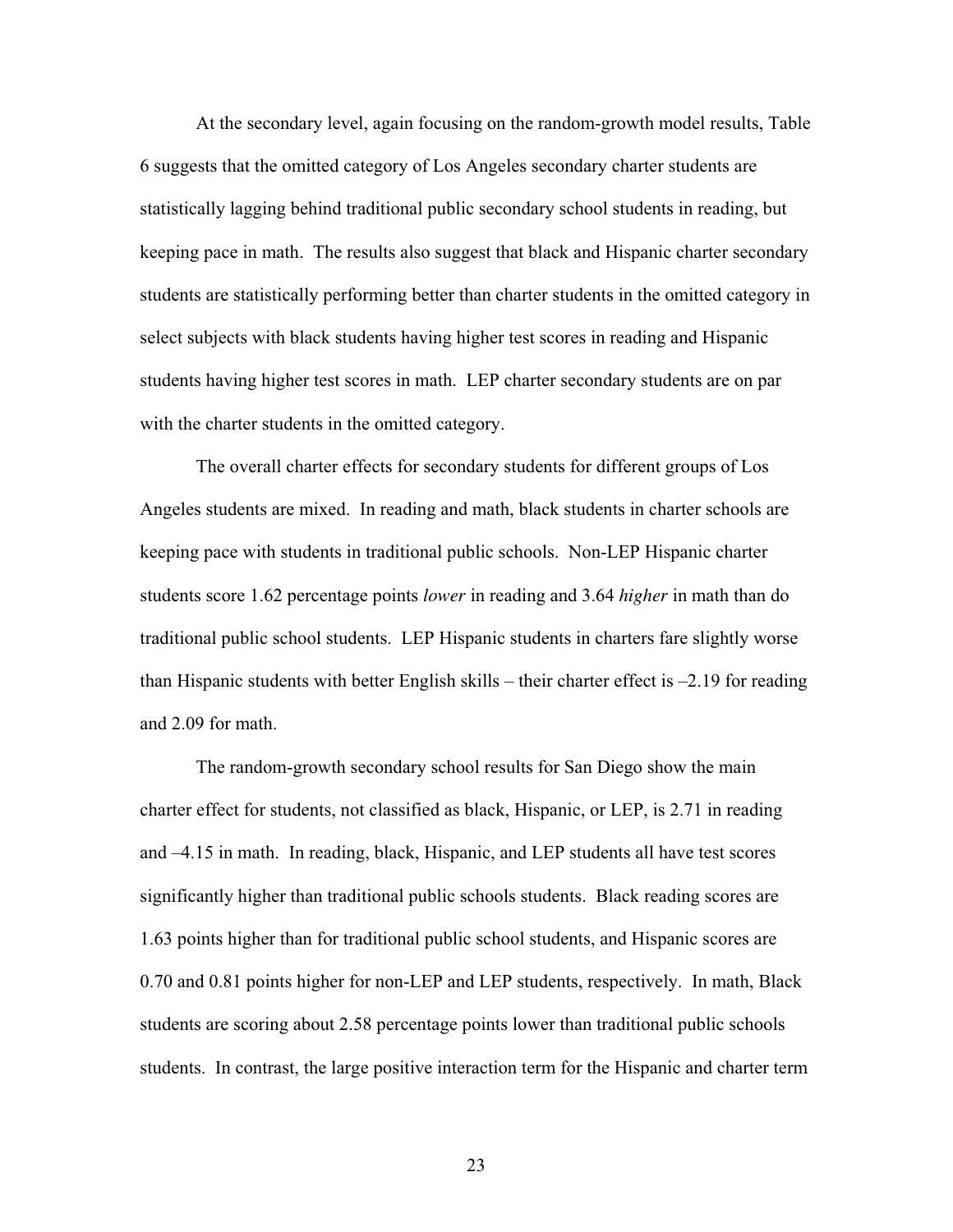offsets the main math effect, so the overall effects for non-LEP and LEP Hispanics are insignificantly different from zero. Unlike other secondary charter students in San Diego, Hispanic students are keeping pace with students in traditional public schools.

In general, the results of the above analysis suggest that charter schools are having, at best, mixed results for students of different racial/ethnic categories and LEP students. While there are some cases in which charter schools do improve the performance of blacks and Hispanic, it is clear that they are not consistently creating greater gains than their traditional public school counterparts. We should note that these results are for two large districts in California, and the effects of charter schools may differ in other states and districts, where the charter laws and operational environment differ from that in these California districts.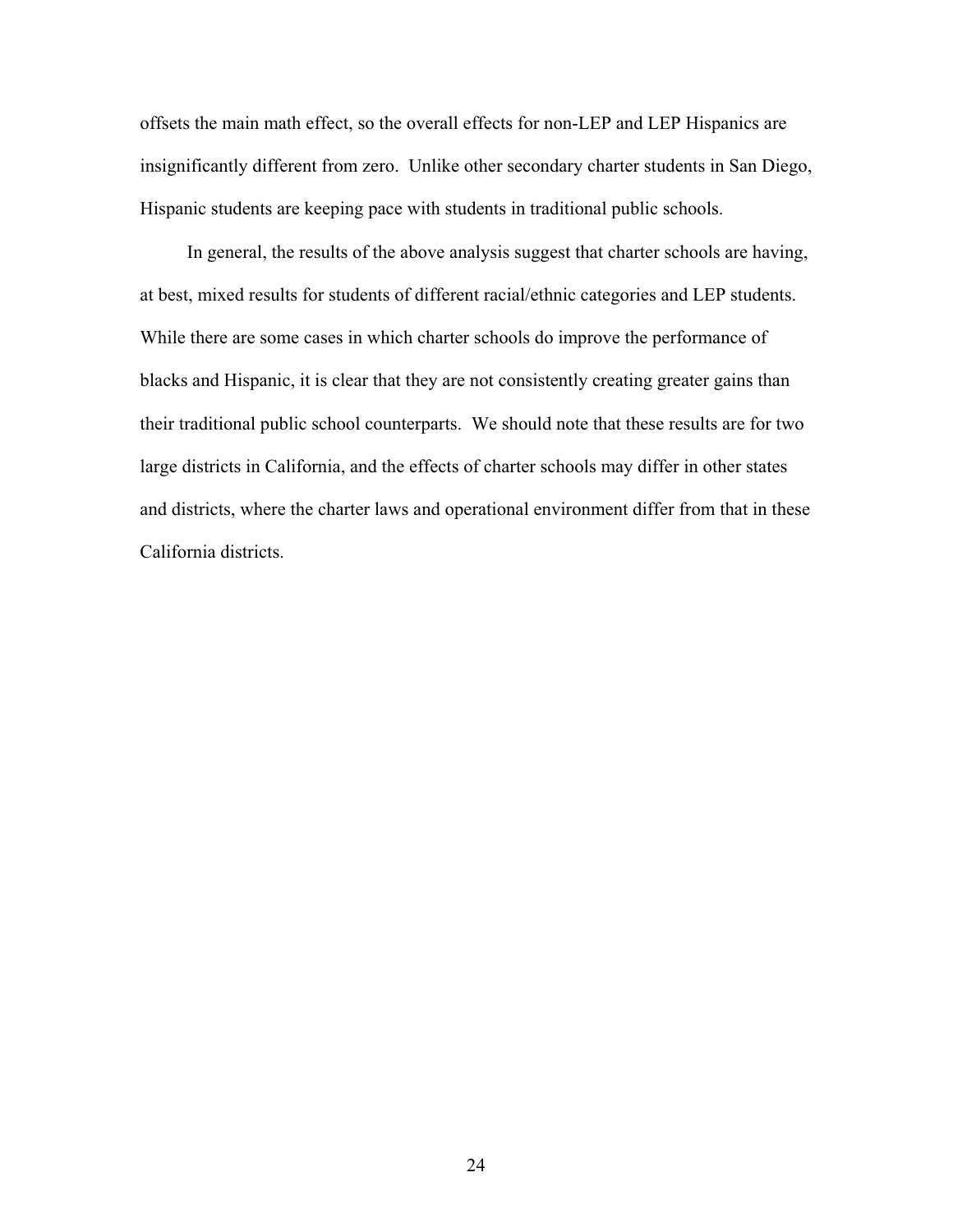#### **Table 6**

|                                      | <b>Fixed-Effects Model</b> |            | Random-Growth Model |            |  |
|--------------------------------------|----------------------------|------------|---------------------|------------|--|
|                                      | Reading                    | Math       | Reading             | Math       |  |
| <b>Los Angeles Secondary Schools</b> |                            |            |                     |            |  |
| Charter                              | $-0.0630$                  | 1.4354*    | $-2.3512*$          | 0.6107     |  |
|                                      | (0.3974)                   | (0.4388)   | (0.6956)            | (0.7648)   |  |
| Black & Charter                      | $-0.1637$                  | $-0.5283$  | 2.0232*             | 0.2758     |  |
|                                      | (0.4292)                   | (0.4740)   | (0.7624)            | (0.8391)   |  |
| Hispanic & Charter                   | $-0.3216$                  | 0.3761     | 0.7354              | 2.8293*    |  |
|                                      | (0.4812)                   | (0.5336)   | (0.8553)            | (0.9389)   |  |
| LEP & Charter                        | $-0.2352$                  | 0.4748     | $-0.5719$           | $-1.3472$  |  |
|                                      | (0.4179)                   | (0.4607)   | (0.9536)            | (1.0383)   |  |
| Trend                                | 1.0598*                    | 1.9795*    | NA                  | NA         |  |
|                                      | (0.0216)                   | (0.0238)   |                     |            |  |
| <b>Trend Squared</b>                 | $-0.2344*$                 | $-0.2900*$ | $-0.3209*$          | $-0.2757*$ |  |
|                                      | (0.0050)                   | (0.0055)   | (0.0097)            | (0.0106)   |  |
| Constant                             | 36.7956*                   | 40.4824*   | 1.7088*             | $1.7263*$  |  |
|                                      | (0.0206)                   | (0.0226)   | (0.0427)            | (0.0465)   |  |
| <b>Observations</b>                  | 1160952                    | 1168906    | 648703              | 655692     |  |
| <b>Unique Students</b>               | 486859                     | 488534     | 312079              | 314157     |  |
| R-Squared                            | 0.00                       | 0.02       | 0.00                | 0.00       |  |
| San Diego Secondary Schools          |                            |            |                     |            |  |
| Charter                              | $0.6580*$                  | $-3.4344*$ | $2.7141*$           | $-4.1494*$ |  |
|                                      | (0.1844)                   | (0.2054)   | (0.3274)            | (0.3702)   |  |
| Black & Charter                      | 0.2627                     | $1.5711*$  | $-1.0880*$          | 1.5700*    |  |
|                                      | (0.3098)                   | (0.3433)   | (0.5348)            | (0.5978)   |  |
| Hispanic & Charter                   | 0.4769                     | 2.4672*    | $-2.0161*$          | 3.9534*    |  |
|                                      | (0.2658)                   | (0.2951)   | (0.4704)            | (0.5282)   |  |
| LEP & Charter                        | $-0.0302$                  | $0.9727*$  | 0.1087              | 0.3192     |  |
|                                      | (0.2568)                   | (0.2835)   | (0.5160)            | (0.5702)   |  |
| Trend                                | 0.0529                     | 1.1746*    | NA                  | NA         |  |
|                                      | (0.0469)                   | (0.0520)   |                     |            |  |
| <b>Trend Squared</b>                 | $-0.2330*$                 | $-0.2804*$ | $-0.3188*$          | 0.0121     |  |
|                                      | (0.0109)                   | (0.0121)   | (0.0206)            | (0.0228)   |  |
| Constant                             | 48.0672*                   | 50.3559*   | $0.6922*$           | $-0.1337$  |  |
|                                      | (0.0439)                   | (0.0486)   | (0.0895)            | (0.0991)   |  |
| Observations                         | 240190                     | 241825     | 136208              | 137710     |  |
| <b>Unique Students</b>               | 99691                      | 100037     | 64542               | 64872      |  |
| R-Squared                            | 0.02                       | 0.01       | 0.00                | 0.00       |  |

### **Fixed-Effects and Random-Growth Models of Student Achievement, Charter Status, and Student Type for Secondary Schools in Los Angeles and San Diego Unified School Districts**

Notes: Robust standard errors are in parentheses. An asterisk indicates that the coefficient is statistically significant at the 5% level. Second differencing for the random-growth model means that a linear trend indicator cannot be estimated.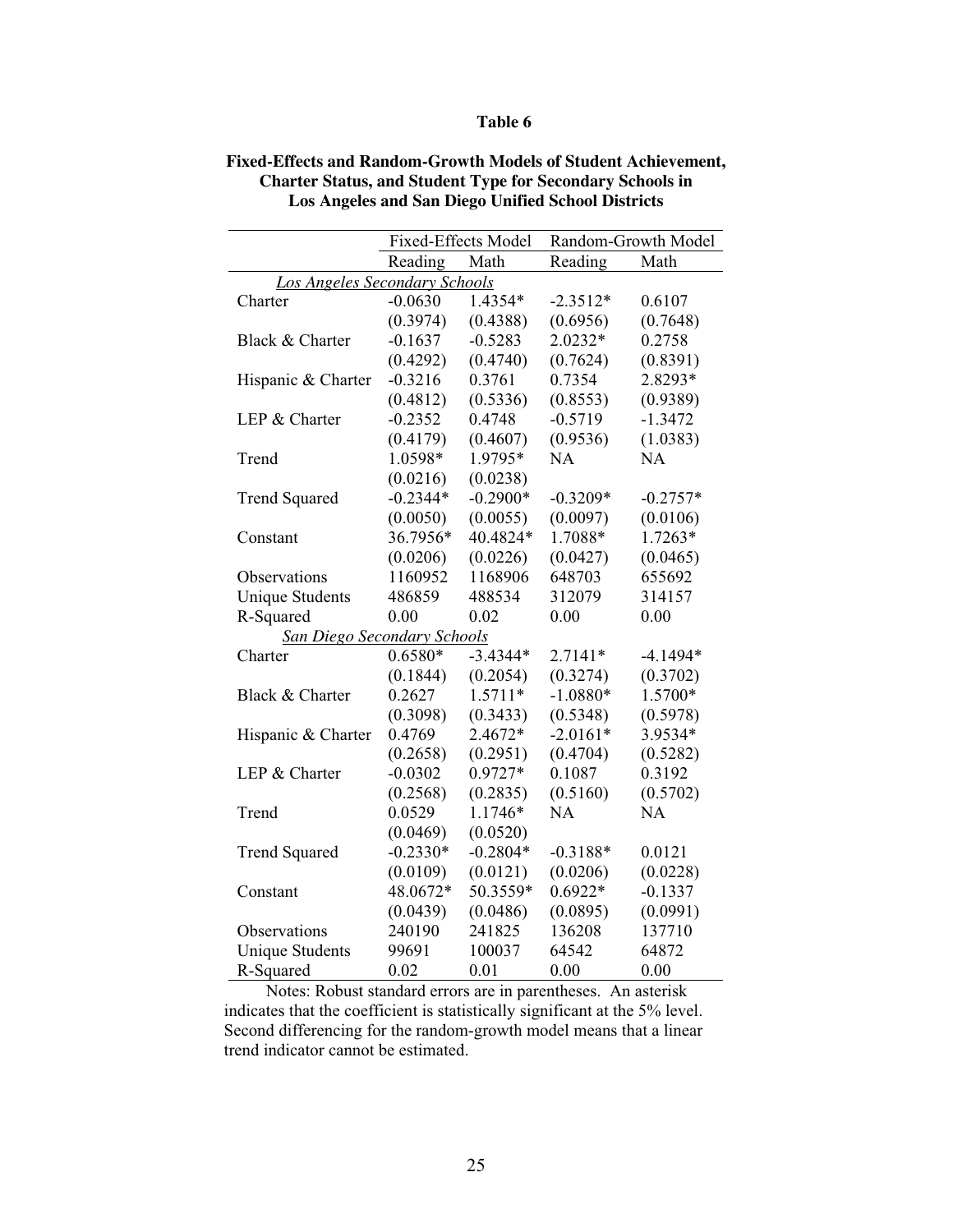#### **CONCLUSIONS**

Our results show that charter schools are doing little to improve the test scores of their students in Los Angeles and San Diego. The elementary school results show that Los Angeles charter students are keeping pace with traditional school students in reading and math, but charter students are lagging behind their traditional school counterparts in San Diego. At the secondary-school level, Los Angeles charter students score slightly higher than traditional school students in reading and slightly lower in math. The test score pattern across reading and math is reversed in San Diego. In all cases, the charter school effect is small compared to the overall annual trend in test scores.

The results show only small differences in charter effects across race/ethnic and LEP groups of students. One of the strongest rationales for charter schools, and school choice generally, is that choice gives greater opportunities for disadvantaged students, primarily minority students. In some cases, political and district leaders have bought into the charter philosophy in hopes of closing the achievement gap of minority and nonminority students. Our results suggest that charter schools are not consistently producing improved test scores for minorities above and beyond traditional public schools. Charter schools may have positive effects on other outcomes that are not assessed here, such as safety and curriculum breadth, but charter schools in Los Angeles and San Diego are not showing pervasive gains in student test scores.

#### **REFERENCES**

[1] AFT (F.H. Nelson., B. Rosenberg, and N. Van Meter). (2004). Charter School Achievement on the 2003 National Assessment of Educational Progress. Washington, D.C.: American Federation of Teachers, August 20.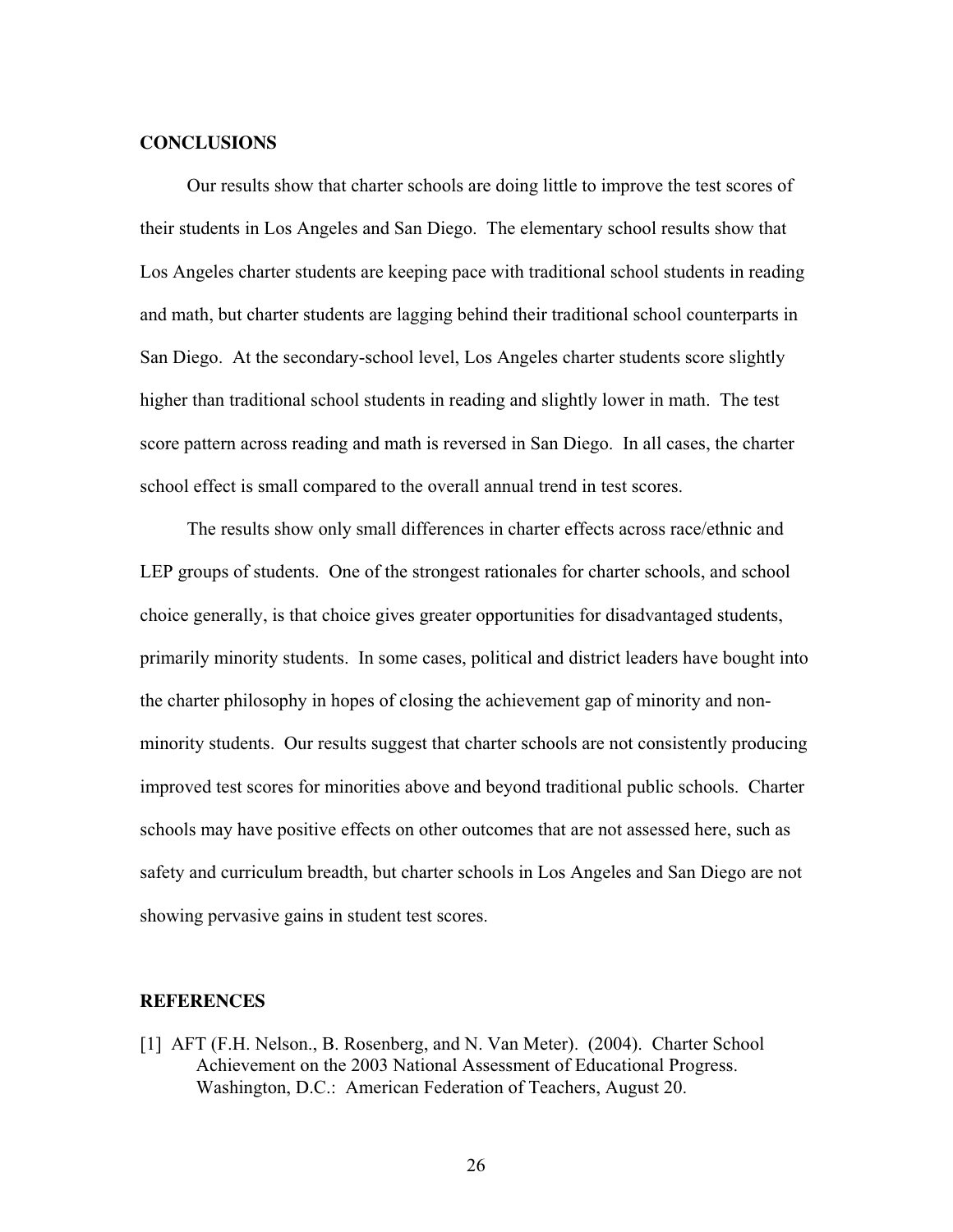- [2] Bettinger, E.P., "The Effect of Charter Schools on Charter Students and Public Schools," *Economics of Education Review* 2005, Vol 24(2): 133-147.
- [3] Bifulco, R. & Ladd, H., "The Impacts of Charter Schools on Student Achievement: Evidence from North Carolina," 2003, Available at: <http://www.pubpol.duke.edu/people/faculty/ladd/SAN04-01.pdf>; accessed September 2, 2004.
- [4] Bifulco, R. and H. Ladd., "Race and Charter Schools: Evidence from North Carolina." Working Paper, University of Connecticut Department of Public Policy, 2005.
- [5] Booker, K., Gilpatric, S., Gronberg, T.J., & Jansen, D.W., "Charter School Performance in Texas." Private Enterprise Research Center Working Paper, Texas A&M University, 2004.
- [6] Buddin. R., & Zimmer, R.W., "A Closer Look at Charter School Student Achievement." *Journal of Policy Analysis and Management*, 2005, Vol. 24(2): 351-372.
- [7] Education Commission of States. "NCLB Choice Requirement Hindered by Lack of Options," 2004, Press Release. Available at: http:www.ecs.org/cleringhouse/54/27/5427.htm
- [8] *Education Week*, Quality Counts, January 1998
- [9] Evans, W.N., & Schwab, R.M., "Finishing high school and starting college: Do Catholic schools make a difference?" *Quarterly Journal of Economics,* 1995, 110 (4): 941-974.
- [10] Fiske, E., & Ladd, H., *When Schools Compete: A Cautionary Tale.* Brookings Institution Press: Washington, D.C. (2000)
- [11] Finn, C. E., Manno, B. V., & Vanourek, G., *Charter Schools in Action: Renewing Public Education.* Princeton University Press: Princeton, NJ. (2000).
- [12] Greene, J. P., Forster, G., & Winters, M. A. "Apples to apples: an evaluation of charter schools serving general student populations." Manhattan Institute: Education Working Paper., 2003, Available at: <http://www.manhattaninstitute.org/html/ewp\_01.htm>; accessed September 2, 2004.
- [13] Gronberg, T. J., & Jansen, D. W., "Navigating newly chartered waters: an analysis of Texas charter school performance," 2001, Texas Public Policy Foundation: San Antonio and Austin, TX. Available at: <http://www.texaspolicy.com/pdf/2001-05-17-educ-newly.pdf>; accessed September 2, 2004.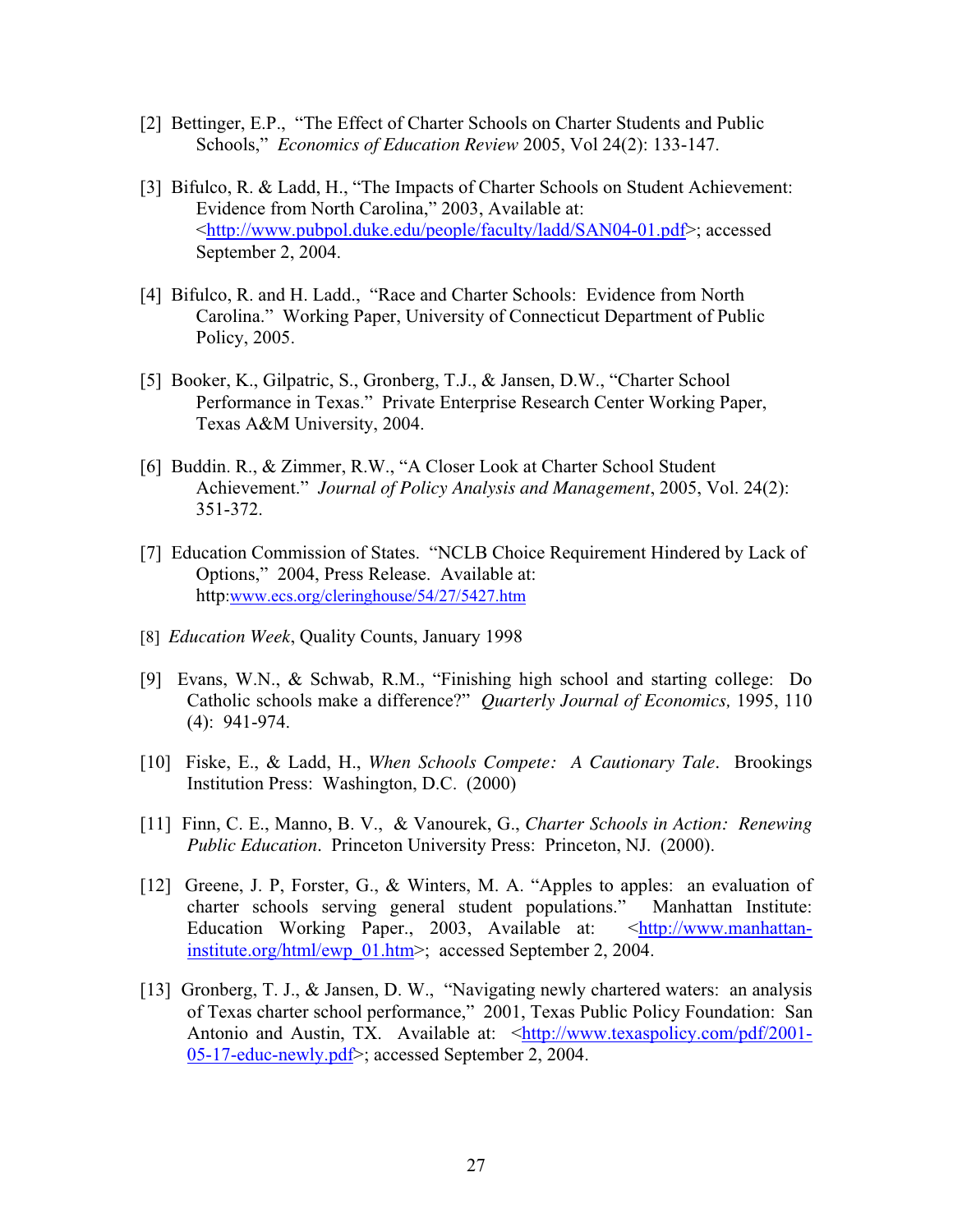- [14] Hamilton, L., "Assessment as a Learning Tool," *Review of Research in Education,*  2003, 27: 25-68.
- [15] Hanushek, E. A., Kain, J. F., & Rivkin, S. G. "The impact of charter schools on academic achievement." 2002, Available at: <http://edpro.stanford.edu/eah/papers/charters.aea.jan03.PDF>; accessed September 2, 2004.
- [16] Heckman, J. J., Sample selection bias as a specification error. *Econometrica* 1979, 47: 153-161.
- [17] Heckman, J.J., and V.J. Hotz, "Choosing among Alternative Nonexperimental Methods for Estimating the Impact of Social Programs: The Case of Manpower Training," *Journal of the American Statistical Association* 1989, 84: 862-875.
- [18] Hendrie, C. "City Mayors Turn to Charter Schools." Education Week, 2004, Available at: http://www.edweek.org/ew/articles/2004/10/27/09mayors; accessed at October 27, 2004.
- [19] Hess, F.M. *Urban School Reform: Lessons from San Diego.* Cambridge, MA: Harvard Education Press. (2005)
- [20] Howell, W.G., and P.E. Petterson., *The education gap: Vouchers and urban schools,* Washington, D.C.: Brookings Institution Press. (2002).
- [21] Hoxby, C.M. "A Straightforward Comparison of Charter Schools and Regular Public Schools in the United States," 2004, available at: http://post.eocnomics.harvard.edu/faculty/hoxby/papers/hoxbycharters.pdf.. Accessed January 2005.
- [22] Hoxby, C.M, and J.E. Rockoff. "The Impact of Charter Schools on Student Achievement." Working Paper. Harvard University, 2004.
- [23] Kolderie, T. *Creating the Capacity for Change: How and Why Governors and Legislatures Are Opening a New-Schools Sector in Public Education.* Education Week Press. (2004).
- [24] Lacireno-Paquet, N., Holyoke, T. T., Moser, M., & Henig, J. R. "Creaming versus cropping: charter school enrollment practices in response to market incentives," *Educational Evaluation and Policy Analysis*, 2002, 24: 145-158.
- [25] Miron, G., Nelson, C., & Risley, J., *Strengthening Pennsylvania's Charter School Reform: Finding from the Statewide Evaluation and Discussion of Relevant Policy Issues.* The Evaluation Center: Western Michigan University, 2002. Available at: <http://www.wmich.edu/evalctr/charter/pa\_5year/>; accessed September 2, 2004.
- [26] Nathan, J., *Charter Schools: Creating Hope and Opportunity for American Education*. Jossey-Bass: San Francisco, CA. (1998)